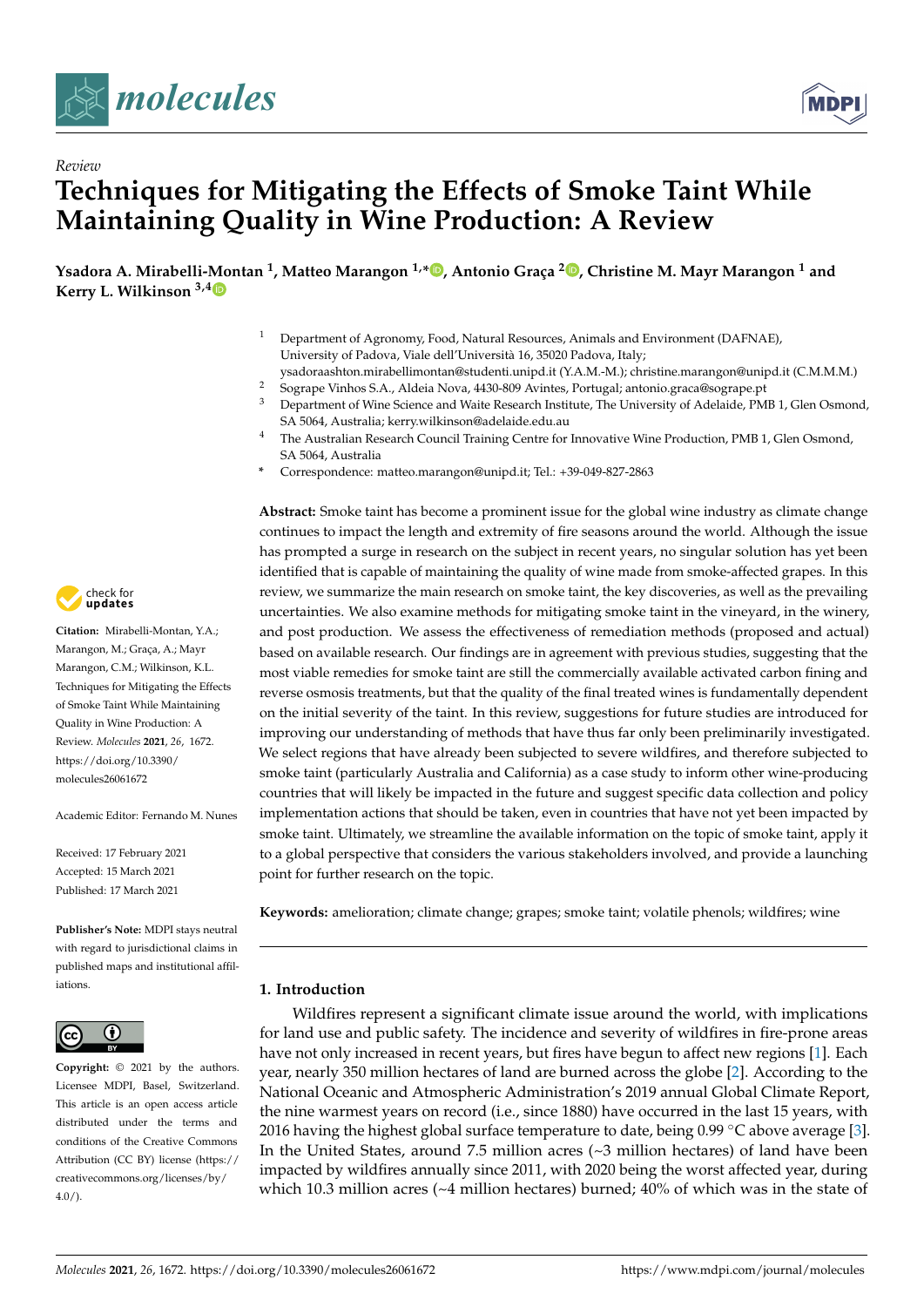California [\[4\]](#page-15-3). In Europe, the Mediterranean region (i.e., Portugal, Greece, Italy, Spain, and southern France) is particularly affected by fires. More than 95% of these fires are caused by human activity and many can be attributed to poorly executed use of traditional practices involving intentional burning of shrubs/straw. Approximately 85% of the half a million hectares of land burned in Europe annually are contained within the Mediterranean region. The majority of fires that occur in the Mediterranean occur between June and October [\[5\]](#page-15-4), such that the timing of fires poses a serious threat to grape production in those areas. Much of Australia's landscape has the natural propensity to burn, placing it at a significant risk of wildfire danger. As stated by the Bureau of Meteorology, 2019 was Australia's hottest and driest year on record, with average national temperatures surging past the previous record high of 40.3 ◦C in January 2013, reaching 41.9 ◦C in December 2019 [\[6\]](#page-15-5). During the 2019–2020 fires that occurred in Australia, more than 17 million hectares of land burned, i.e., more than 8 times the area that burned during the historic "Black Friday" fires in Victoria, Australia in 1939 [\[7\]](#page-15-6). With the frequency of heat waves and droughts predicted to increase, the likelihood of wildfires occurring around the world will also increase [\[8\]](#page-15-7).

It is widely recognized that the exacerbation of fire incidents can be attributed to climate change, compounded by many factors, including hot, dry, and windy weather conditions; decreased rainfall leading to extended periods of drought; and increased fuel loads which depend on land and fire management practices [\[9](#page-15-8)[–13\]](#page-15-9). Some of the most prominent wine regions in the world, including those in Australia, Canada, Chile, South Africa, and the United States are experiencing climate pressures, and wildfires have caused serious problems for the wine industry, including crop loss and vineyard damage due to burning and/or smoke exposure [\[9](#page-15-8)[,14](#page-15-10)[–17\]](#page-16-0). As climate change continues, the occurrence of wildfires is expected to increase in frequency and severity, and to affect winemaking regions that have not yet been severely impacted [\[18](#page-16-1)[,19\]](#page-16-2). Parts of southern Europe (in particular, Spain, Italy, and Portugal) have experienced wildfires (especially in 2017–2018) and these regions are predicted to experience more frequent wildfires, with worsening severity in coming years [\[10](#page-15-11)[,20,](#page-16-3)[21\]](#page-16-4). As the incidence of wildfires increases, and periods of drought and fire extend (both in duration and geographical expanse), so too will the fire-related pressures on agricultural production. Furthermore, there are stakeholders with competing interests with regards to fire and land management practices, which can cause secondary problems to arise. For example, unintentional smoke and/or fire damage from prescribed burns, which, depending on their timing, can have detrimental effects on agricultural crops, including grapes for wine production [\[19](#page-16-2)[,22](#page-16-5)[,23\]](#page-16-6).

Though wildfires can cause many problems for winemakers (beyond the obvious concerns for public safety), such as property loss, crop loss, and smoke taint, in this article, we focus specifically on the issue of smoke taint. When grapevines are exposed to smoke, their leaves and fruit can adsorb volatile smoke compounds (for example, volatile phenols such as guaiacol, 4-methylguaiacol, o-, m- and p-cresol, and syringol), which can initially be detected in free (aglycone) forms but are rapidly converted to glycoconjugate forms due to glycosylation [\[11](#page-15-12)[,24–](#page-16-7)[30\]](#page-16-8). These glycoconjugates can be broken down and the volatile phenols released during the fermentation process, causing undesirable sensory characteristics (i.e., smoky and ashy attributes) in the resultant wines [\[11](#page-15-12)[,31\]](#page-16-9). Although the exact pathway by which smoke volatiles are taken up has not yet been definitively proven, an isotope tracing experiment suggested translocation of these compounds (in free or glycoconjugate forms) between the various parts of the grapevine is minimal [\[25\]](#page-16-10). However, elevated volatile phenols were detected in wines made from grapes that were exposed to just 30 min of smoke exposure during the growing season [\[32\]](#page-16-11). Thus, it is likely that there is a direct and immediate pathway of adsorption into both grapevine leaves and fruit.

There is still some confusion as to which smoke-derived volatile compounds are responsible for the taint perceived in wines made from smoke-affected grapes, and the number of compounds that contribute to smoke taint might be vast and complex [\[33,](#page-16-12)[34\]](#page-16-13). Early studies have measured guaiacol and 4-methylguaiacol as markers of smoke taint,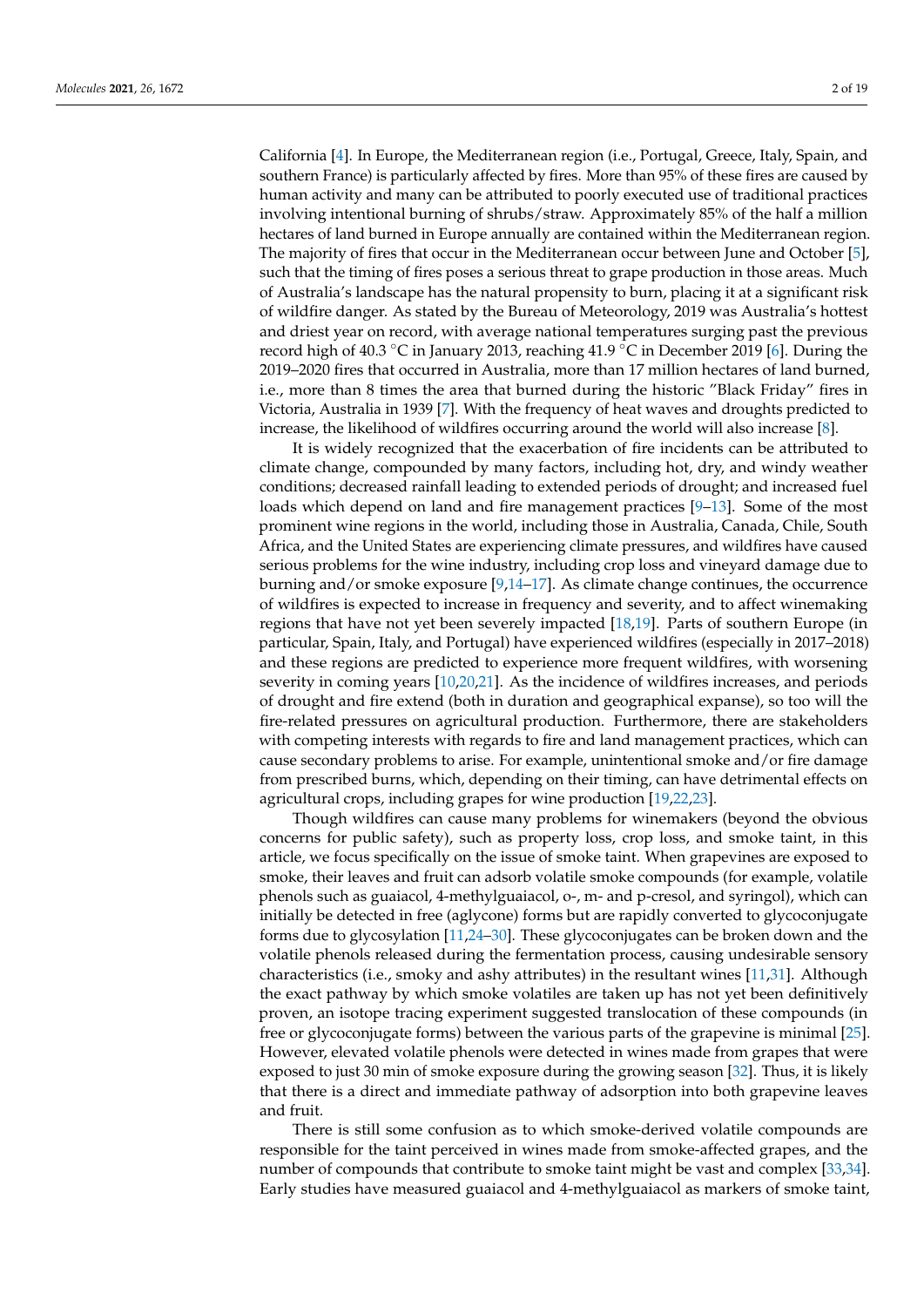because these compounds were routinely identified in wines aged in oak barrels, as metabolites of the thermal degradation of lignin that occurs during barrel toasting [\[35\]](#page-16-14), and so analytical methods were readily available for their quantification [\[36\]](#page-16-15). These compounds impart smoke aromas and flavors to oak-aged wines [\[37–](#page-16-16)[39\]](#page-16-17), with their contribution to wine generally considered to be positive, i.e., without any suggestion of smoke taint. As smoke taint research has progressed, the range of volatile phenols that were measured as smoke taint markers evolved to include cresols, phenol, and syringols, in addition to guaiacol and 4-methylguaiacol, and analytical methods were developed to measure both free and bound (glycosylated) volatile phenols [\[27](#page-16-18)[,33](#page-16-12)[,40\]](#page-16-19). Several studies have attempted to establish the sensory contributions of smoke-derived volatile phenols [\[41–](#page-16-20)[43\]](#page-17-0); while the volatile phenol glycoconjugates that remain in wine after fermentation [\[33](#page-16-12)[,44\]](#page-17-1) are thought to contribute to the ashy aftertaste perceived in some smoke-tainted wines, due to in-mouth hydrolysis [\[45\]](#page-17-2). Nevertheless, it is reasonable to expect that additional smoke taint marker compounds might be identified in the future.

A number of methods have been evaluated, both preventative viticultural measures and ameliorative winemaking techniques, for mitigating and/or remediating the negative effects of grapevine smoke exposure. However, there is currently no single method that universally solves the problem of smoke taint. The timing and duration of smoke exposure during each fire incident [\[15](#page-15-13)[,32\]](#page-16-11), as well as grape variety [\[44\]](#page-17-1) and desired style of wine [\[46\]](#page-17-3) have all been shown to influence the extent of smoke taint in the resultant wine, thus, the exact method of remediation must be carefully examined on a case-by-case basis.

The aim of this paper was to analyze the available methods for minimizing the negative effects of smoke-derived taint in grapes and wine, while maintaining the quality of the final product. This was achieved by reviewing the literature currently available on smoke taint as follows: Firstly, by outlining the key discoveries made over the past fifteen years that contributed to our current understanding of smoke taint, and then by summarizing the efficacy of the methods for prevention and remediation of smoke taint. This investigation comprised a global perspective, with the intention of using the more severely affected winemaking regions (namely, those in California and Australia), to provide insights for other winemaking regions (particularly regions in southern Europe) that will likely become more impacted as the effects of climate change intensify over time.

#### **2. Key Discoveries in Smoke Taint Research**

Smoke taint is still a relatively young field of research, having only started systematically ~18 years ago. The first peer-reviewed paper on smoke taint was published in the scientific literature, in 2007, by Kennison et al. [\[47\]](#page-17-4). The study described an experiment conducted in Western Australia in which bunches of Verdelho grapes were exposed to smoke postharvest, fermented, and the resultant wines were evaluated by chemical and sensory analysis [\[47\]](#page-17-4). Importantly, this study demonstrated (for the first time) that exposure to smoke could negatively impact wine composition and quality, leading to a perceivable taint, characterized by objectionable smoky, dirty and burnt aromas and flavors. Several volatile compounds usually associated with oak maturation, i.e., guaiacol, 4-methylguaiacol, 4-ethylguaiacol, 4-ethylphenol, eugenol, and furfural [\[36\]](#page-16-15) were detected in wines made from the smoke-affected grapes, but not in the corresponding control wines. As such, their presence was directly attributed to the application of smoke to fruit. Among the compounds measured, guaiacol and 4-methylguaiacol were the most abundant. However, the authors suggested that, while these compounds were useful markers of smoke taint, they were unlikely to be solely responsible for the sensory perception of smoke taint and additional smoke-derived volatile compounds would likely be identified in subsequent research [\[47\]](#page-17-4).

In the following year, Kennison et al. published an experiment involving the application of smoke to Merlot grapevines grown in a vineyard in Capel, Western Australia [\[11\]](#page-15-12). Chemical analysis was performed on samples collected during the fermentation of control and smoke-affected grape must, and the concentration of several smoke-derived volatile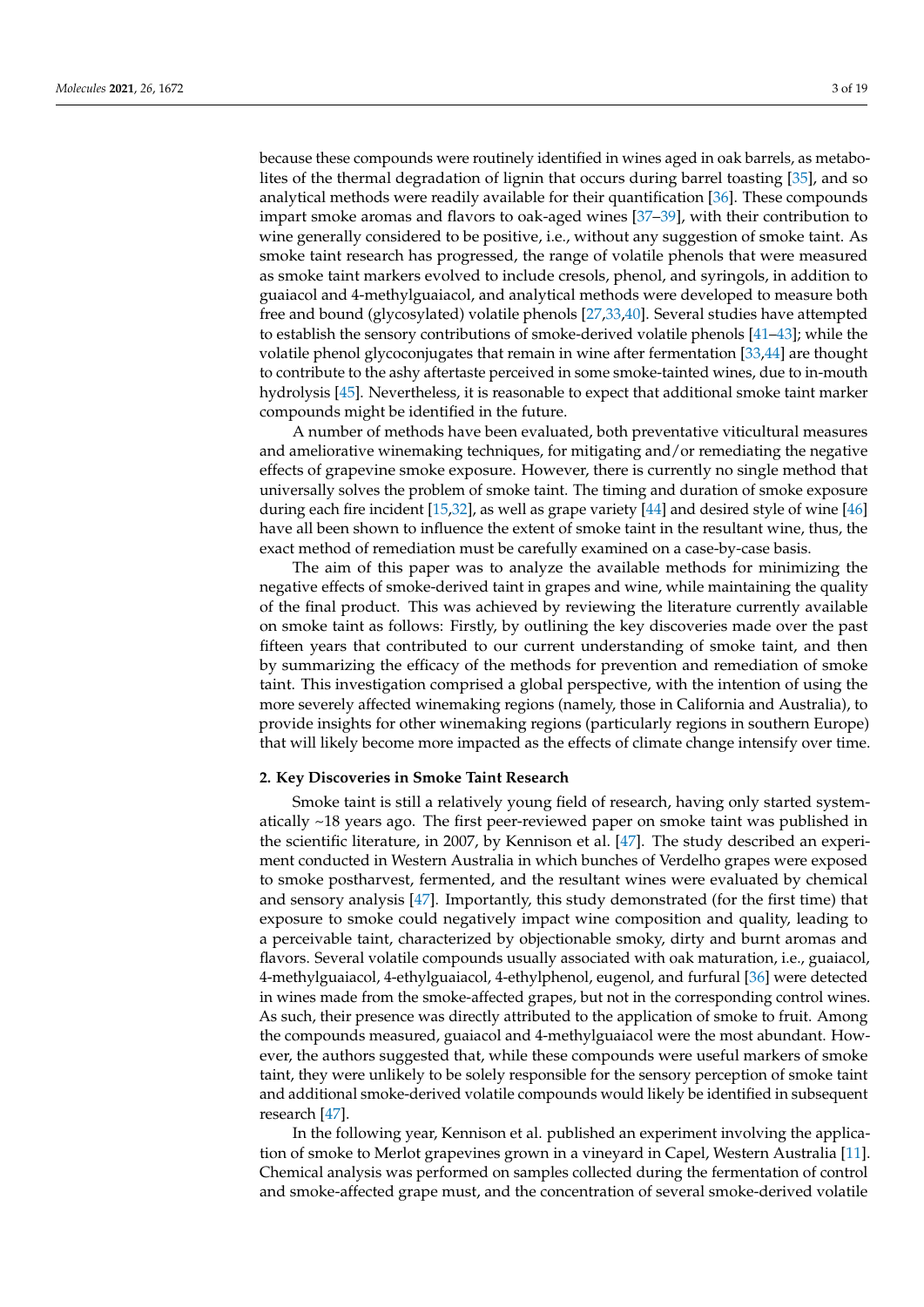phenols (including guaiacol, 4-methlyguaiacol, 4-ethylguaiacol, and 4-ethylphenol) were found to increase progressively throughout primary and secondary fermentation, and importantly, even after wines were pressed from the skins. This confirmed anecdotal evidence from winemakers that smoke characters appeared/intensified during the winemaking process and provided the first evidence for accumulation of smoke-derived volatile phenols in precursor forms. Enzyme and acid hydrolysis experiments confirmed additional quantities of volatile phenols could be released from smoke-affected juice, but not control juice. The authors concluded that the evolution of volatile phenols following treatment of smoke-affected juice with β-glucosidase suggested the precursors were glycoconjugates. Subsequent research (by Australian and Canadian researchers) confirmed the presence of the β-D-glucopyranoside of guaiacol in juice from smoke-affected grapes [\[26\]](#page-16-21), and then glycoconjugates (glucoside, glucose-glucosides, pentose-glucosides, and rutinosides) of guaiacols, cresols, and syringols [\[27](#page-16-18)[,40\]](#page-16-19), which led to the development of analytical methods for the quantification of volatile phenol glycoconjugates [\[25](#page-16-10)[,40](#page-16-19)[,48](#page-17-5)[,49\]](#page-17-6).

In 2009, Kennison et al. performed a series of field trials (again in Capel, Western Australia) to investigate the effects of the timing and duration of grapevine smoke exposure on the composition and sensory properties of wine [\[32\]](#page-16-11); single smoke treatments were applied to Merlot grapevines at eight time points between veraison and harvest, while repeated smoke treatments were also applied to vines at each of the same eight time points. This study demonstrated the following: (i) Repeated smoke exposure had a cumulative effect on the concentration of volatile phenols and the sensory perception of smoke taint in wine and (ii) grapevines appeared to be more susceptible to smoke when exposure occurred seven days post veraison, albeit, smoke attributes were perceived to varying degrees in all of the wines made with fruit from smoke-exposed grapevines [\[32\]](#page-16-11). Similar findings were obtained when field trials were repeated in subsequent seasons [\[15\]](#page-15-13), with smoke treatments applied from E–L stage 12 (when shoots were  $\sim$ 10 cm) to E–L stage 38 (harvest). However, this has not been investigated in other cultivars or in other grape growing regions. The latter study also investigated the potential for smoke taint to be carried over from one growing season to the next, but smoke-derived volatile phenols were not detected in wines made with fruit from grapevines that were exposed to repeated smoke treatments in the previous growing season [\[15\]](#page-15-13). These discoveries were important because they confirmed that the duration and timing of smoke exposure impacts the severity of smoke taint, implying that the occurrence of a fire event near a vineyard does not necessarily mean the resultant wine will exhibit a perceivable taint. Strategies for monitoring grapevine smoke exposure in the vineyard, as well as screening of grape samples prior to vinification, therefore, have been evaluated, enabling winemakers to better predict the risk of smoke taint occurring in finished wine [\[29](#page-16-22)[,50\]](#page-17-7).

In 2010, Hayasaka et al. published findings from a series of studies (undertaken in Australia) that investigated the conjugation of smoke-derived volatile phenols in grapes [\[25](#page-16-10)[–27\]](#page-16-18). The first of these studies was a progression of the earlier work by Kennison et al. [\[11\]](#page-15-12) and demonstrated the existence of guaiacol in precursor forms in smoke-affected grapes [\[26\]](#page-16-21). The β-D-glucopyranoside of guaiacol was synthesized and used as a reference standard to confirm its presence in juice of fruit from smoke-affected grapevines, and absence in the corresponding control juice. This confirmed that guaiacol was taken up by grapes and subsequently glycosylated, following grapevine exposure to smoke. Acid and enzymatic hydrolyses were also conducted to investigate the breakdown of the guaiacol β-D-glucopyranoside. Both were capable of hydrolyzing the β-D-glucopyranoside to release guaiacol, with more complete hydrolysis observed during enzymatic hydrolysis, confirming the role of fermentation in breaking down these glycoconjugates. However, acid hydrolysis of juice from smoke-affected grapes released more guaiacol than enzymatic hydrolysis, indicating the likelihood that other guaiacol precursors that were less susceptible to hydrolysis by β-glucosidase were present in the grapes  $[26]$ .

In a separate study, Hayasaka et al. further investigated the glycosylation process using an isotope tracing experiment, which identified additional glycoconjugate precursors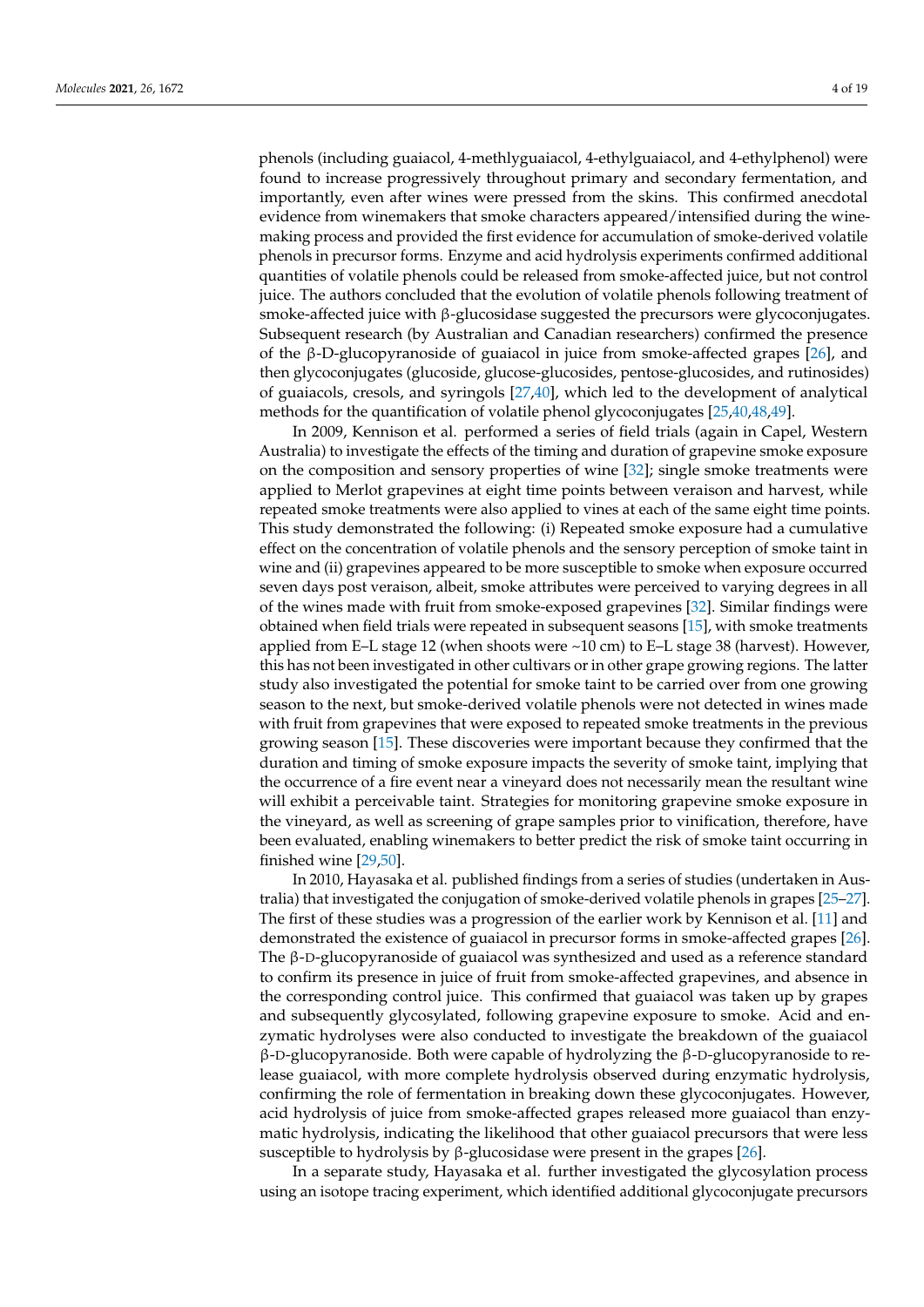of guaiacol, in both grapes and leaves [\[25\]](#page-16-10). A number of different guaiacol glycoconjugates, in addition to the β-D-glucopyranoside were putatively identified, including glucoseglucosides, pentose-glucosides, and rutinosides; differences in their relative abundances were observed between leaves and berries. The identity of a range of volatile phenol glycosides was confirmed in a subsequent study (conducted in British Columbia, Canada), involving synthesis, and then fragmentation analysis using high-resolution, accurate mass spectrometry [\[28\]](#page-16-23). The Hayasaka study also examined the potential for translocation of these compounds, by comparing the compositional consequences of applying an aqueous mixture of d0- and d3-guaiacol directly to grapevine leaves and berries, relative to the background levels observed in a control vine with no guaiacol application [\[28\]](#page-16-23). Very little translocation of guaiacol was found, either leaf to leaf, bunch to bunch, or between leaves and bunches, which suggested that guaiacol was more likely adsorbed directly by the grapes and leaves. Interestingly, the control juice also contained low levels of guaiacol glycoconjugates, despite no guaiacol being applied to the vines or berries, demonstrating the natural occurrence of guaiacol in some cultivars. Furthermore, the guaiacol glycoconjugates were detected in the grape skins, and were also present in the pulp [\[25\]](#page-16-10).

The third study, published by Hayasaka et al., in 2010, explored the occurrence of volatile phenol glycosides other than guaiacol in grapes exposed to smoke from a prescribed burn in the Adelaide Hills (South Australia), as well as the release of free volatile phenols from their glycosylated precursors during winemaking and storage. This study found that "volatile phenols from bushfire smoke, including phenol, cresols, methylguaiacol, syringol, and methylsyringol, can be metabolized to glycoconjugate forms within grapes in a similar fashion to that shown previously for guaiacol." The study also demonstrated that these volatile phenols could be released into wine at significant concentrations (i.e., over  $100 \mu g/L$ ) when phenolic glycosides were present in juice at concentrations of 20 mg/L; strong acid hydrolysis conditions released ten-fold higher volatile phenol concentrations  $(\sim 1000 \ \mu g/L)$ , which the authors concluded might reflect the potential for hydrolysis to occur naturally during wine storage/aging [\[27\]](#page-16-18).

In 2011, Singh et al. investigated the presence of guaiacol and 4-methylguaiacol in bound forms in bottled wines produced from grapes sourced from vineyards affected by bushfires in the King Valley region (Victoria), and the potential for bound volatile phenols to serve as an "aroma reserve" for smoke taint [\[51\]](#page-17-8). This study showed that bound compounds could possibly hydrolyze during bottle aging, by way of acid hydrolysis, to release volatile phenols, with the potential to lead to the increased perception of smoke taint. Additionally, this study validated a GC-MS method to monitor guaiacol and 4-methylguaiacol (both free and bound) in grapes and wine, after release by acid hydrolysis [\[51\]](#page-17-8). However, in 2017, a more detailed study investigating changes in chemical and sensorial properties of smoke-tainted wines after six years of bottle aging was published [\[52\]](#page-17-9). White and red wines (multiple varieties) were made from fruit harvested from grapevines exposed to smoke using purpose-built smoke tents. Chemical analysis showed no significant changes in total guaiacol glycoconjugate concentrations post bottle aging, and similar changes in volatile phenol concentrations between control and smoke-tainted wines. Some changes were observed in the perceived intensity of smoke-related sensory characteristics in wines, which the authors attributed more to the decrease in varietal fruity expression than the release of smoke-derived volatile phenols from their glycoconjugate precursors forms. This study revealed that the glycoconjugates of smoke-derived volatile phenols are actually relatively stable and require significant heat and/or strong acid to hydrolyze [\[52\]](#page-17-9). However, while acid hydrolysis during storage does not greatly impact the release of smoke-derived volatile compounds, another study by Mayr et al. discovered that enzymatic hydrolysis can be activated by saliva inside the mouth, releasing undesirable smoke aromas and flavors, which can be perceived (to varying degrees) by the person drinking wine containing glycoconjugates of smoke-derived volatile phenols [\[45\]](#page-17-2). This suggests that consumers might still perceive smoke taint in wines if the glycoconjugate forms are not fully removed, as a result of in-mouth enzymatic breakdown [\[45\]](#page-17-2). This could be an important consideration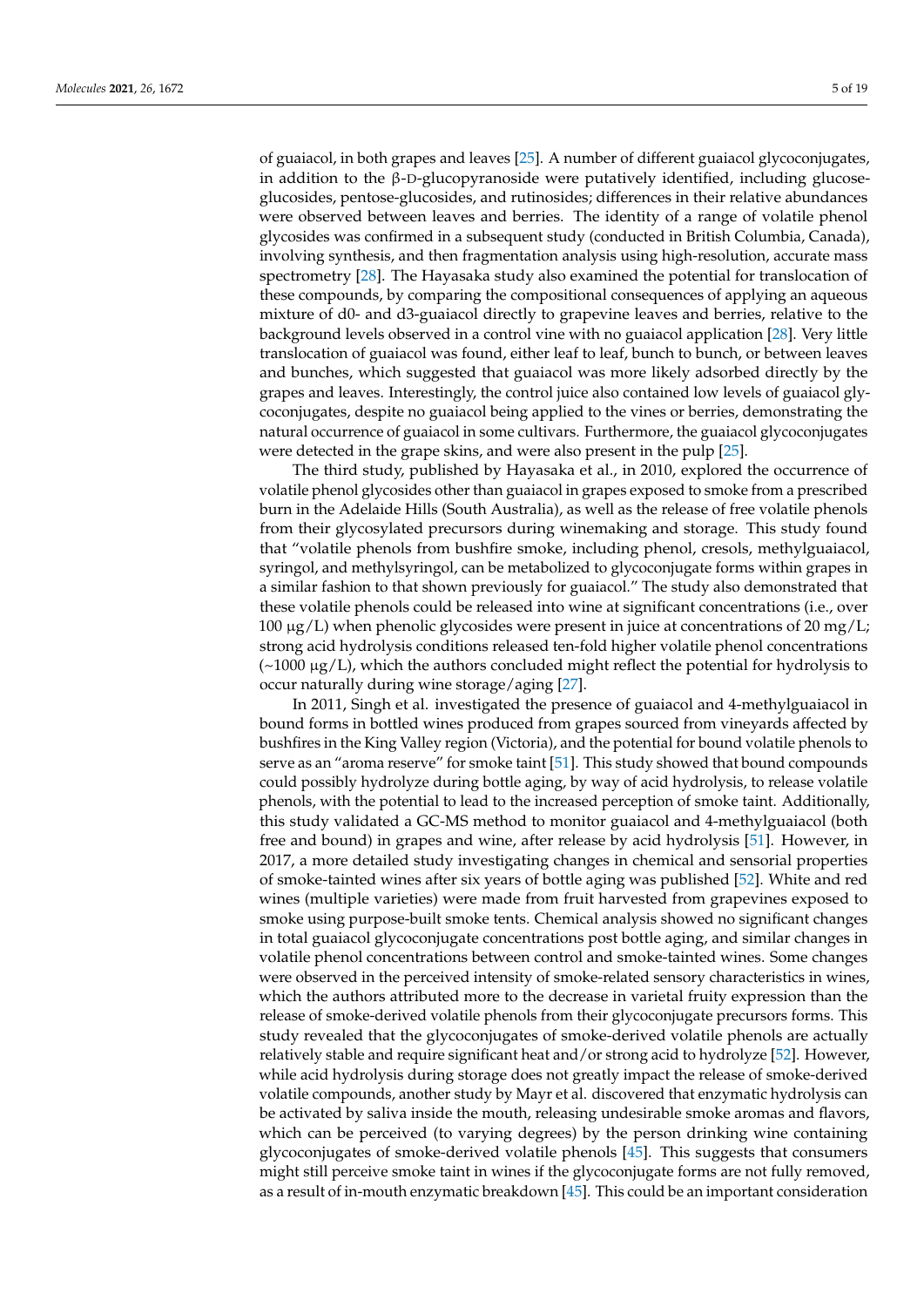when deciding whether or not to release wine produced from smoke-affected grapes into the market.

In 2012, Kelly et al. published an experiment that investigated differences in volatile profiles of wines produced from grapes from a vineyard in Margaret River (Western Australia) that were exposed to smoke derived from the combustion of fuels (jarrah, karri, marri, radiata pine, and wild oats) comprised of different lignin compositions [\[34\]](#page-16-13). Kelly hypothesized that because volatile phenols were derived from the pyrolysis of lignin present in the fuel source, the volatile phenol profiles of wines should differ depending on the composition of the fuel being burned [\[34\]](#page-16-13). On the basis of the results of this study, the authors concluded that there were likely many more compounds contributing to smoke taint than had previously been identified in earlier studies. The authors also suggested that p-hydroxyphenols and syringols might be responsible for the sensory defects observed in smoke-tainted wines. This review highlights a particular challenge associated with addressing the remaining knowledge gaps on this subject, i.e., that the unpredictable nature of wildfires means it is difficult to predict the fuel(s) that will be burned, and thus, the composition of smoke that might drift into vineyards during a fire event. Therefore, it is difficult to ascertain which smoke-derived volatile compounds might be most responsible for contributing taint to wine made from smoke-affected grapes. Smoke-derived volatile phenols (and their glycoconjugates), nevertheless, provide useful markers of smoke taint in grapes and wine. However, wine producers and wine researchers alike need to be mindful of the occurrence of some volatile phenols as either natural constituents of certain grape cultivars, Shiraz/Syrah in particular [\[53](#page-17-10)[,54\]](#page-17-11), or the oak used to make barrels [\[36\]](#page-16-15), which can confound the detection and quantification of smoke taint in wine.

Recently, Caffrey et al. confirmed the complexity associated with smoke taint in a study that investigated the diversity of volatile phenol glycosides present in grapes (from the Napa Valley, California) that were exposed to wildfire smoke for an extended period of time [\[33\]](#page-16-12). The study identified thirty-one volatile phenol glycosides (including a number of trisaccharides) in grapes and fermenting must that were tentatively attributed to smoke taint. The existence of a vast array of volatile phenol glycosides that may contribute to the undesirable characteristics of wines made from smoke-affected grapes indicates the need for a better understanding of the sensory contribution of the various compounds derived from smoke exposure.

Despite the remaining gaps in our understanding of the impacts of grapevine smoke exposure, the advancements made in this field of research in less than two decades are remarkable, especially considering these issues have mostly been investigated in Australia, the USA, Canada, and South Africa (regions that have been regularly exposed to wildfire events in recent years). Collectively, the discoveries made to date lay the groundwork for future research to be undertaken globally, which will hopefully yield a universal remedy for smoke taint.

#### **3. Methods to Minimize the Negative Impacts of Smoke Taint**

In order to minimize the negative impacts of wildfire events on the wine industry, researchers have evaluated different strategies for mitigating the effects of smoke on wine composition and sensory quality (Figure [1\)](#page-6-0).

Amelioration strategies have focused on the following: (i) mitigating the uptake of smoke volatile compounds during grapevine exposure to smoke in the vineyard, (ii) minimizing the extraction of smoke taint compounds into juice or must by adopting different grape processing techniques in the winery, or (iii) removing the compounds responsible for smoke taint from finished wine after fermentation. In the following sections, these methods, and their benefits, drawbacks, and limitations, are presented.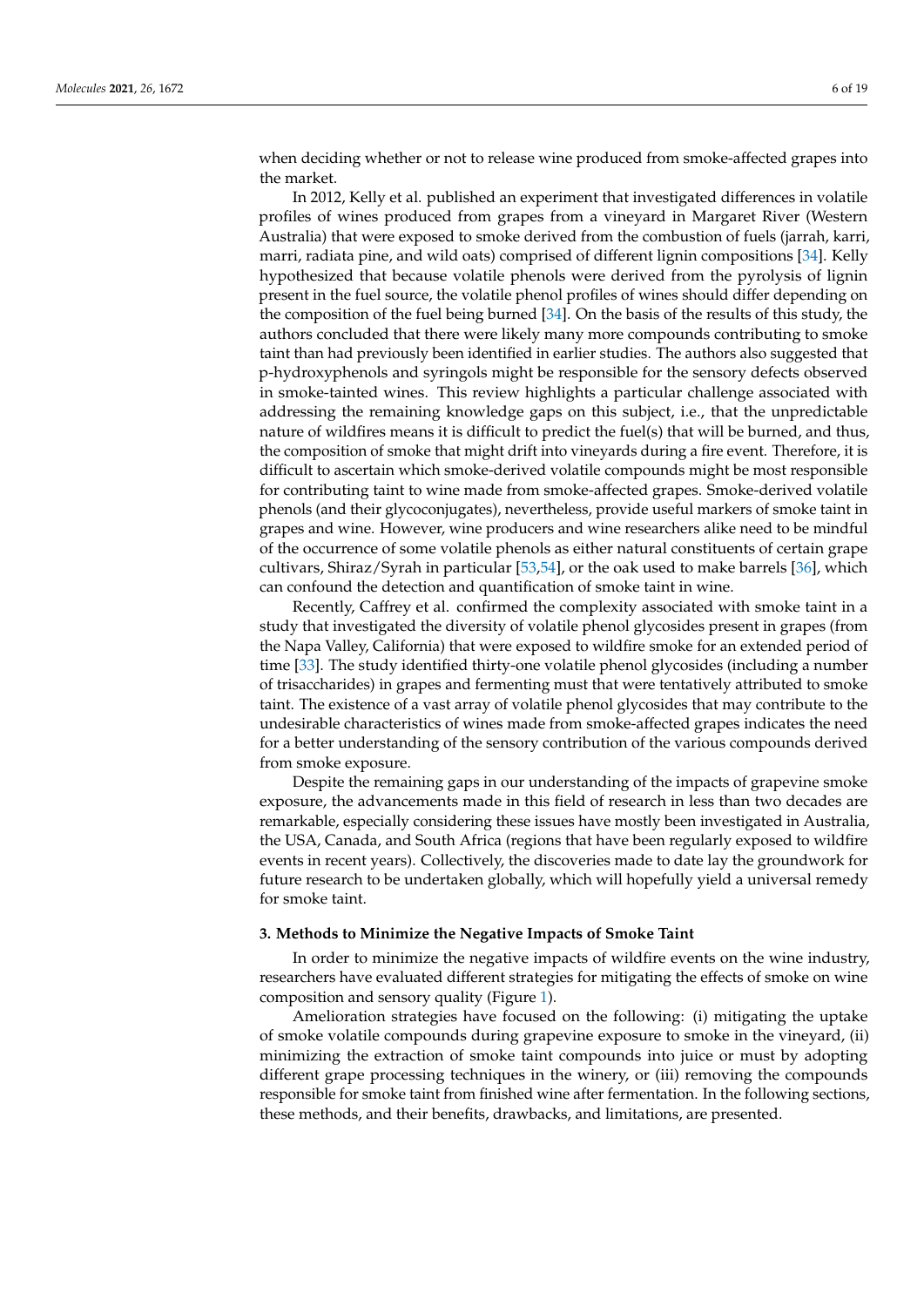<span id="page-6-0"></span>

**Figure 1.** Summary of the different strategies used to reduce the effects of smoke on wine composition and sensory quality.

## *3.1. Vineyard-Based Prevention Strategies*

A number of preventative strategies have been evaluated to establish whether or not the issue of shoke tank can be addressed in the vineyard, Research has considered<br>vineyard practices that can be conducted prior to smoke exposure, as well as at the time of harvest, with the aim of minimizing the effects of smoke exposure before harvesting and processing the fruit. Preventative methods that have been explored included the following: washing grapevines/grapes, partial leaf removal, the application of agricultural sprays, and different harvesting techniques (i.e., hand-harvesting vs. machine harvest) (Table [1\)](#page-7-0).<br>Come of the position of themselves in without the effects of executive components on the exclu not the issue of smoke taint can be addressed in the vineyard. Research has considered

but these strategies did not significantly influence the guaiacol concentration of grapes or juice. In a more recent study, Szeto et al. evaluated in-canopy misting as a strategy to mutgate the uplake of shoke-derived volatile compounds [27]. A sprinkler system mounted in the grapevine canopy facilitated washing of grapevines during exposure to smoke, in an attempt to mimic the atmospheric cleansing of aerosols that occurs when it rains. However, despite some differences in the volatile phenol glycoconjugate profiles of grapes, the misting treatment did not affect the concentration of volatile phenols observed in wines or the sensory perception of smoke taint. The authors concluded this might reflect<br>the sensor besith reliable and to derive developed the shown beliffered into agree besites. the speed with which smoke-derived volatile phenols diffuse into grape berries. Some of the earliest attempts to mitigate the effects of grapevine exposure to smoke involved washing grapevines or fruit with water, 5% aqueous ethanol, or milk [\[28,](#page-16-23)[55\]](#page-17-12), to mitigate the uptake of smoke-derived volatile compounds [\[29\]](#page-16-22). A sprinkler system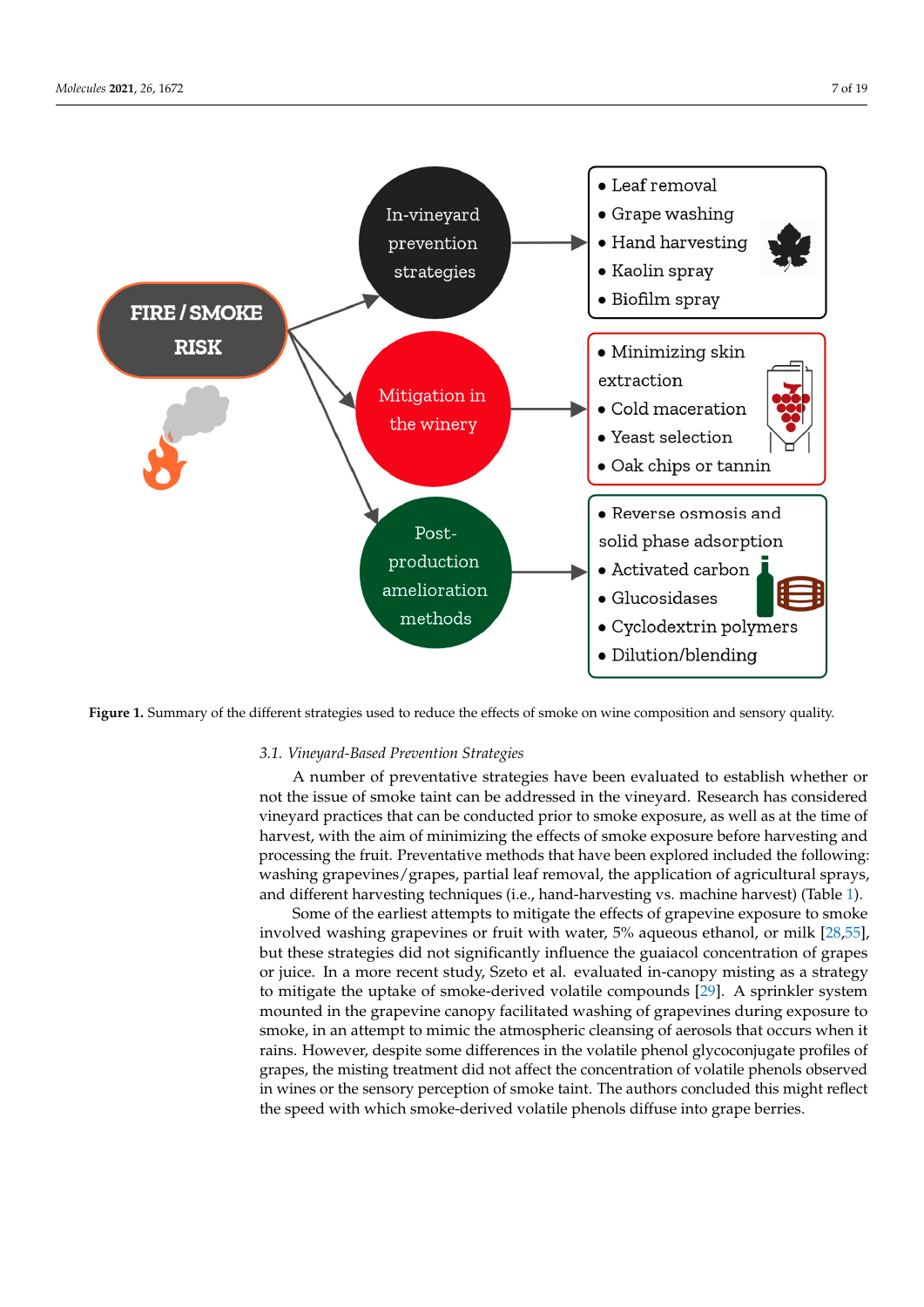<span id="page-7-0"></span>

| Method                                           | <b>Key Findings</b>                                                                                                                                                                                                                                                                                                                                                                            | Variety and<br>Location                                           | Effectiveness                 |
|--------------------------------------------------|------------------------------------------------------------------------------------------------------------------------------------------------------------------------------------------------------------------------------------------------------------------------------------------------------------------------------------------------------------------------------------------------|-------------------------------------------------------------------|-------------------------------|
| Washing grapes during/after<br>smoke exposure    | Washing vines or grapes with water, aqueous<br>ethanol, or milk after smoke exposure did<br>not affect the guaiacol content of grapes or<br>juice. Misting grapes during smoke exposure<br>partially mitigated the uptake of volatile<br>phenols by grapes but did not influence the<br>perception of smoke taint in wine [29,40,55].                                                          | Cabernet Sauvignon,<br>Cabernet Franc, Chardonnay<br>(Australia)  | None-Low                      |
| Leaf removal prior to or after<br>smoke exposure | Where grapevines were partially defoliated<br>before smoke exposure, wines exhibited<br>more intense smoke characteristics. Where<br>grapevines were partially defoliated after<br>smoke exposure, wines exhibited more<br>intense fruit characteristics which helped<br>mask smoke attributes. However, this did<br>not eliminate the taint, and should be paired<br>with other methods [56]. | Chardonnay<br>(Australia)                                         | None                          |
| Hand-harvesting fruit                            | Preventing leaves, which can adsorb<br>smoke-derived volatile compounds from<br>entering the must avoids extraction of<br>additional taint compounds. However, this<br>will not prevent extraction of taint<br>compounds already present in grapes and<br>should therefore be paired with other<br>methods [57-59].                                                                            | Pinot Noir, Merlot<br>(Canada, Australia)                         | Low                           |
| Application of kaolin<br>to vines                | There was no conclusive evidence that<br>applying kaolin to grapevine fruit and<br>foliage prior to smoke exposure provided<br>protection; results varied depending on<br>grape variety and spray coverage [30,60].                                                                                                                                                                            | Sauvignon Blanc, Chardonnay,<br>Merlot, Pinot Noir<br>(Australia) | More<br>information<br>needed |
| Application of biofilm<br>to vines               | Preliminary results were promising and<br>suggested that applying biofilm to grapevine<br>fruit and foliage prior to smoke exposure<br>provides protection, but more information is<br>needed regarding the efficacy of the spray<br>and the feasibility of application before a fire<br>incident [57].                                                                                        | Pinot Noir<br>(Canada)                                            | More<br>information<br>needed |

**Table 1.** Summary of the methods evaluated for prevention of smoke taint in the vineyard.

A study published by Ristic et al., in 2013, compared the effects of partial defoliation of vines performed before and after smoke exposure [\[56\]](#page-17-13). The study showed that where defoliation occurred prior to smoke exposure, wines exhibited more intense smoke sensory attributes, relative to control wines (i.e., wines corresponding to grapevines that were not exposed to smoke, with or without partial defoliation), as well as increased levels of smokederived volatile phenols and glycoconjugates. Where defoliation occurred after smoke exposure, wines showed less intense smoke taint due to increased fruit characteristics (which the authors hypothesized masked some of the smoke characters). The exact causes of these differences were not conclusively identified in this study, but were hypothesized to reflect a physiological response, possibly due to differences in berry temperatures caused by sun exposure as the result of defoliation leading to enhanced metabolic activity [\[56\]](#page-17-13). Nevertheless, this study provided some evidence that partial defoliation following a fire event could impact the extent to which grapes might be tainted. However, whether this approach is practical, especially where there are ongoing safety concerns during a prolonged fire event, is questionable.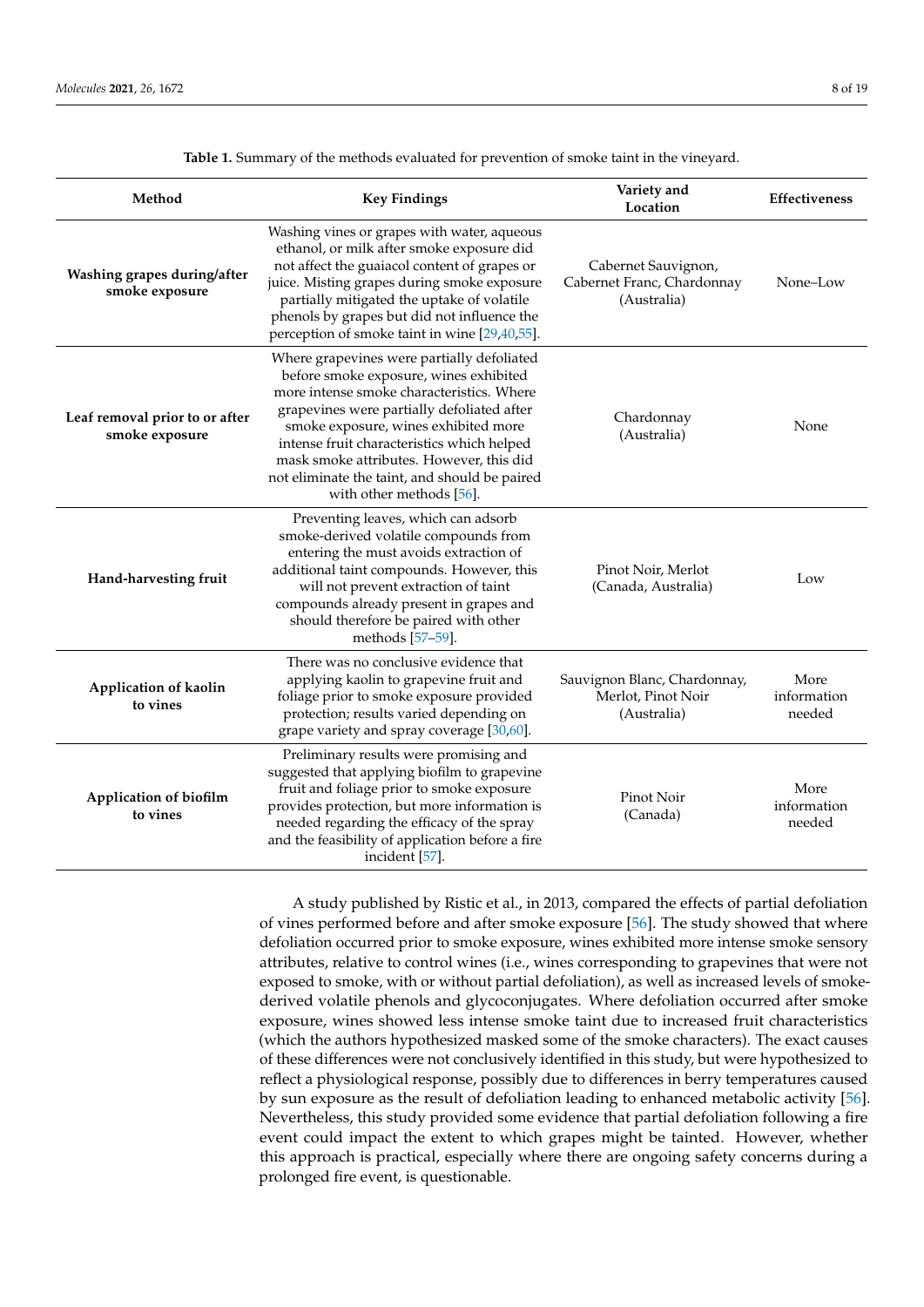A number of studies have recommended hand-harvesting grapes rather than machine harvesting, to avoid breaking berries prematurely and facilitating the extraction of smoke taint compounds from grape skins [\[57](#page-17-14)[–59\]](#page-17-15). This also prevents the incorporation of leaves into fermentations, and therefore the extraction of additional smoke taint compounds [\[57–](#page-17-14)[59\]](#page-17-15). In general, this is considered to be good winemaking practice, but in the case of smoke taint, this approach can help to limit the concentration of smoke taint compounds present in fermenting juice or must. However, this does not address the smoke taint compounds that are already present in the grapes, and therefore this approach would need to be paired with other amelioration techniques (presented in Sections [3.2](#page-8-0) and [3.3\)](#page-9-0),

either during or after winemaking. Other key vineyard-based preventative strategies, which have been studied to date, have involved the application of agricultural sprays to grapevine foliage, with varying degrees of success. In 2019, van der Hulst et al. evaluated the application of kaolin (a claybased material) to grapevine foliage/fruit [\[30\]](#page-16-8). The study yielded mixed results between cultivars, with a promising outcome for Merlot grapes, but no real effect in Chardonnay or Sauvignon Blanc. This disparity was thought to be due to varying levels of spray coverage achieved between cultivars [\[30\]](#page-16-8). As a consequence, the efficacy of kaolin was inconclusive and further research is needed, including determining the sensory impact of kaolin treatment of vines (albeit kaolin is already used in grape production as a sun protectant). A more recent study looked at the cuticular wax of grapes and their apparent ability to insulate the berries as well as facilitate the passage of various compounds [\[57\]](#page-17-14). Field trials evaluated three different treatments to grapevines, i.e., two different fungicidal oils and a "biofilm" described as "an artificial phospholipid cuticle designed to prevent fruitcracking in soft-fleshed fruits." On the one hand, neither of the fungicidal oils prevented the uptake of smoke-derived volatile phenols, in fact, one of the oils used (a tea tree oil) seemed to exacerbate the effects of smoke exposure. The biofilm, on the other hand, significantly decreased the uptake of smoke-derived compounds, showing promise as a preventative measure to mitigate the extent of smoke taint. The authors, however, acknowledged that further research would be required before the biofilm could be considered to be an adequate prevention method [\[57\]](#page-17-14). Furthermore, the practicality of applying agricultural sprays prior to a fire event is again questionable, due to safety concerns.

Preliminary research has also been conducted into postharvest ozone fumigation of grapes as a method of reducing guaiacol and 4-methylguaiacol concentrations in wine, thereby minimizing the sensorial impact of smoke taint [\[61\]](#page-17-17). However, this method needs to be investigated further to determine how effectively it mitigates smoke taint, and to what extent ozone influences wine color and desirable aromas and flavors.

## <span id="page-8-0"></span>*3.2. Grape Processing Methods*

A number of fruit processing methods have been considered to be strategies to minimize the negative effects of smoke exposure in the resultant wine, including the duration of skin contact, the maceration/fermentation temperature, the strain of yeast selected for fermentation, as well as the addition of oak chips and tannins (Table [2\)](#page-9-1).

Ristic et al. investigated different winemaking techniques with varying results [\[46\]](#page-17-3). Implementation of a cold maceration method, with limited skin contact (compared with traditional fermentation on skins) had a significant impact on the levels of guaiacol and 4-methylguaiacol that were detected in the final rosé-style wine. This strategy favors some wine styles over others, in particular, rosé and white wine production, but the risk of smoke taint increases with red wine production, which requires a longer duration of skin-contact for extraction of anthocyanins and other organoleptically desirable phenolic compounds responsible for red wine color and mouthfeel properties. The Ristic study also showed that the addition of particular tannins and oak additives could distract from the perception of smoke taint, "albeit through increased wine complexity, rather than the reduction in concentration of smoke-derived volatile phenols." Furthermore, this study evaluated the extent to which different yeast strains influenced the level of smoke taint in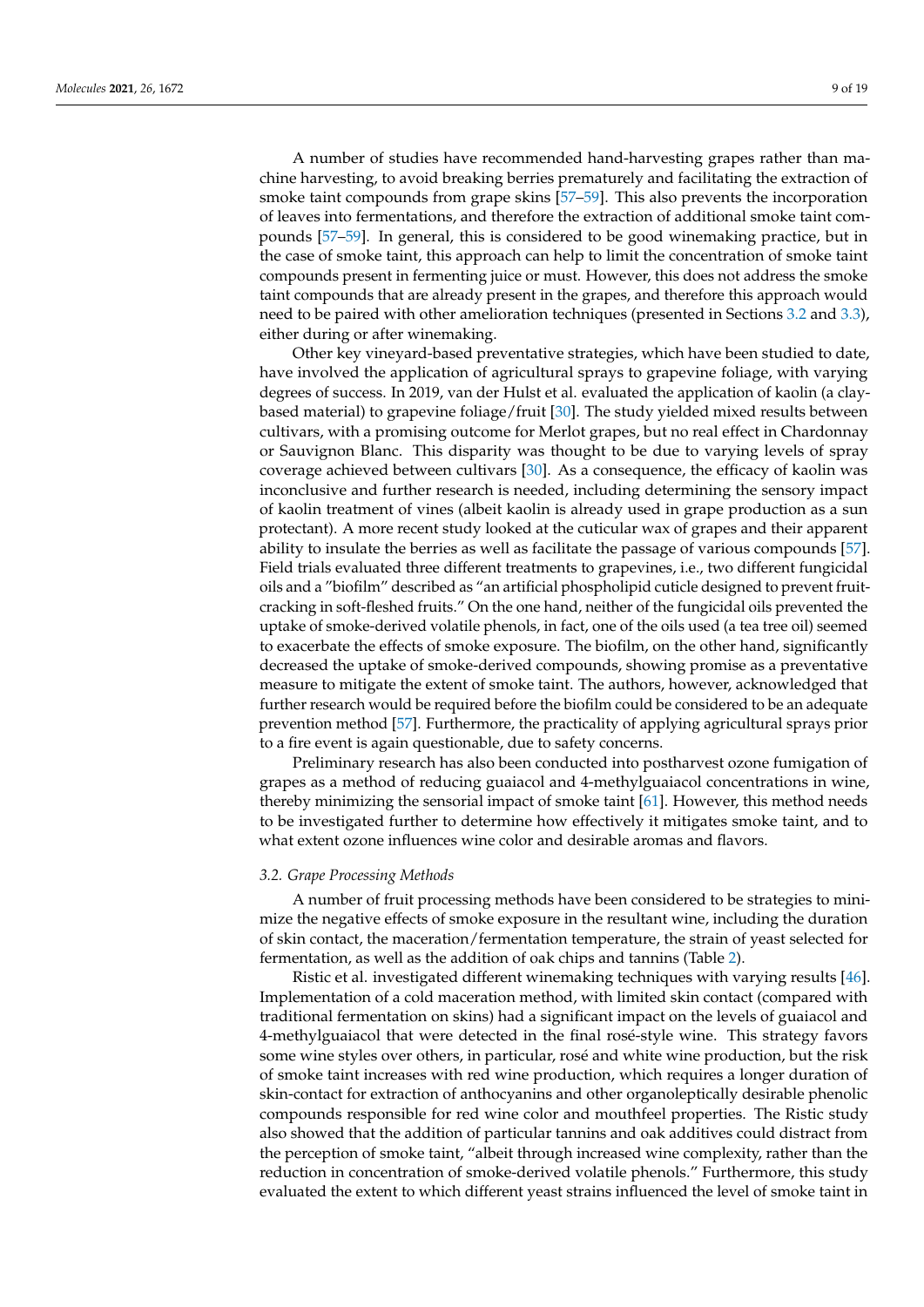finished wine. Compositional and sensory differences were observed among wines made with different yeast strains; in some cases, smoke attributes were enhanced and, in other cases, they diminished, but none of the yeast strains studied were capable of eliminating the perception of smoke taint [\[46\]](#page-17-3).

<span id="page-9-1"></span>

| Method                           | <b>Key Findings</b>                                                                                                                                                                                                                                                             | Variety & Location      | <b>Effectiveness</b> |
|----------------------------------|---------------------------------------------------------------------------------------------------------------------------------------------------------------------------------------------------------------------------------------------------------------------------------|-------------------------|----------------------|
| Minimizingextraction from skins  | Shorter maceration times, whole bunch<br>pressing, and separating press fractions can<br>help to reduce the extraction of smoke taint<br>compounds from grape skins but limits the<br>wine styles that can be made $[46,59]$ .                                                  | Grenache<br>(Australia) | Low-moderate         |
| Cold maceration                  | Cold maceration can help to reduce the<br>extraction of smoke taint compounds but<br>limits the wine styles that can be made. Does<br>not eliminate the taint, just reduces the<br>perceived intensity in wine [46,59].                                                         | Grenache<br>(Australia) | Low                  |
| <b>Yeast selection</b>           | Different winemaking yeast can enhance<br>desirable organoleptic characteristics,<br>thereby masking smoke attributes. Does not<br>eliminate the taint but can reduce the<br>perceived intensity in wine $[46]$ .                                                               | Grenache<br>(Australia) | Low                  |
| Addition of oak chips or tannins | Addition of oak chips or tannin can help to<br>mask smoke taint but does not remove<br>smoke taint compounds and are only<br>effective for mildly smoke-affected grapes,<br>otherwise must be paired with other<br>methods that can remove smoke taint<br>compounds $[46,59]$ . | Shiraz<br>(Australia)   | Low                  |

A more comprehensive overview of winemaking techniques for minimizing the incidence of smoke taint in wines has been published by the Australian Wine Research Institute [\[59\]](#page-17-15). This includes recommendations that aim to reduce the extraction of smoke taint compounds from the skins through shorter maceration times, the use of whole bunch pressing, and separation of press fractions. These suggestions, especially when applied in combination with techniques that remove smoke taint compounds from wine (as discussed below) contribute to limiting the intensity of smoke taint, but their application inherently limits the types of wine that can be produced.

## <span id="page-9-0"></span>*3.3. Post-Production Methods*

A number of post-production amelioration techniques involving fining and/or filtration have previously been, and continue to be, studied, due to their promising results. Several of these post-production techniques are currently used commercially to treat smoketainted wines (Table [3\)](#page-10-0).

One of the earliest strategies evaluated as a method for remediation of smoke-tainted wines involved reverse osmosis and solid phase adsorption. The process fractionates wine (nominally on the basis of molecular mass), then selectively treats the permeate fraction (comprising the lower molecular weight smoke taint compounds), before the treated permeate is blended with the retentate fraction to restore the wine. The method has been shown to effectively remove smoke-derived volatile phenols from tainted wines [\[62\]](#page-17-18), which improved the sensory properties of the wine. The authors monitored changes in the volatile phenol concentration of treated wine over time and initially interpreted a temporal increase in volatile phenols as the return of smoke taint over time, due to acid hydrolysis of glycoconjugates, which did not permeate the reverse osmosis membrane [\[62\]](#page-17-18). The stability of glycoconjugates during bottle aging [\[52\]](#page-17-9) suggests changes in volatile phenol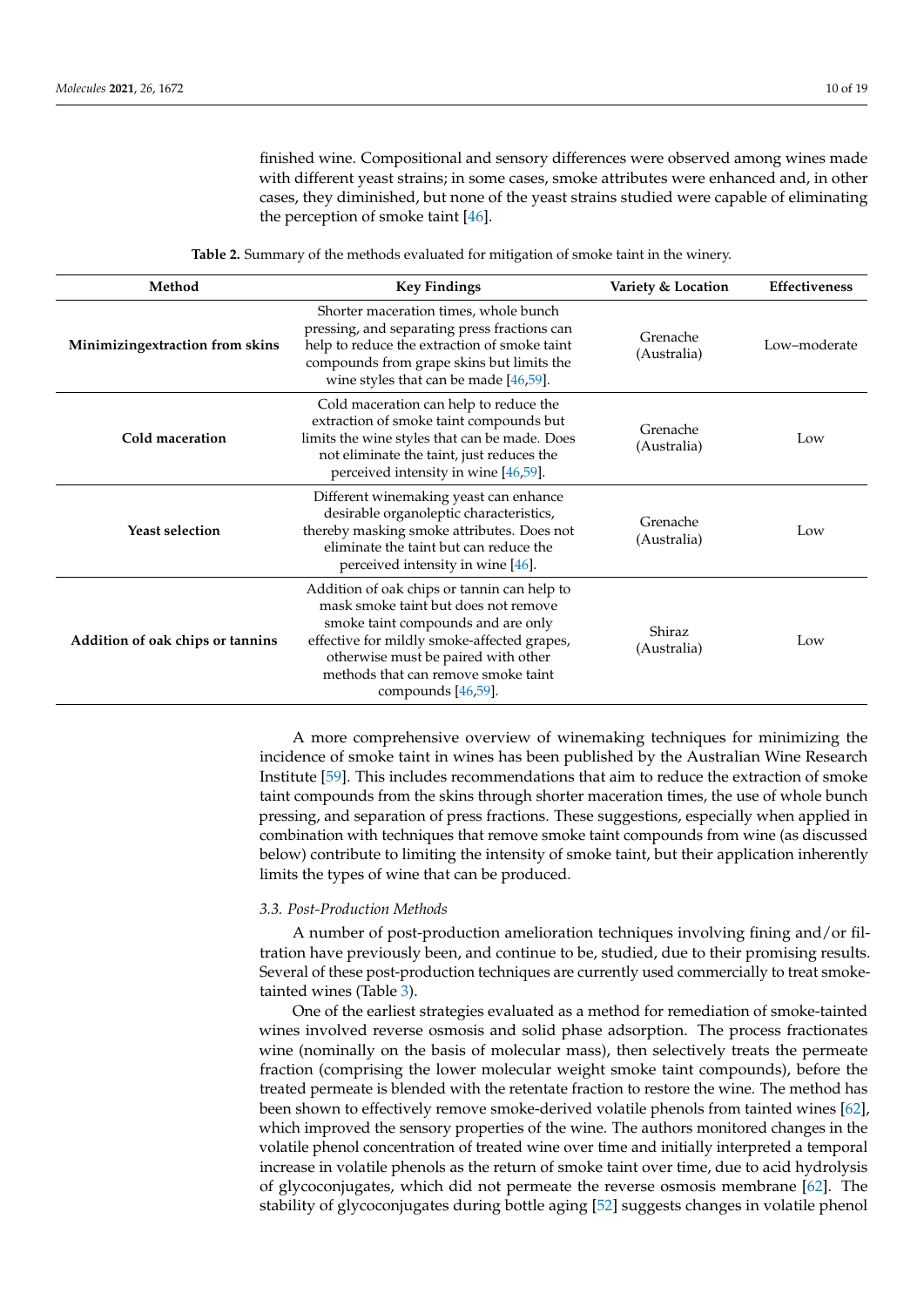levels may not reflect the return of smoke taint and it may have occurred irrespective of grapevine smoke exposure (i.e., naturally). In a subsequent study, Fudge et al. evaluated the removal of volatile phenols through addition of different commercial fining agents [\[63\]](#page-17-19). This study identified two fining agents that gave promising results, i.e., an activated carbon and a synthetic mineral, with the activated carbon offering the greatest removal of smoke-derived volatile phenols [\[63\]](#page-17-19). However, a key issue with these adsorbents was their apparent specificity for removal of smoke-derived volatile phenols, but not volatile phenol glycoconjugates (at least for the specific fining agents that were evaluated). Thus, glycoconjugates that remained in treated wine could potentially contribute perceivable smoke taint characteristics via in-mouth hydrolysis [\[45\]](#page-17-2). Additionally, it should be noted that since activated carbon is a non-specific fining agent, it is also capable of removing other desirable wine constituents, alongside those responsible for smoke taint [\[58](#page-17-20)[,62](#page-17-18)[,68\]](#page-18-0).

**Table 3.** Summary of the methods evaluated for post-production amelioration of smoke taint in wine.

<span id="page-10-0"></span>

| Method                                        | <b>Key Findings</b>                                                                                                                                                                                                                                                                                                                                                                                                                                                                                                                       | Variety & Location                                                              | Effectiveness |
|-----------------------------------------------|-------------------------------------------------------------------------------------------------------------------------------------------------------------------------------------------------------------------------------------------------------------------------------------------------------------------------------------------------------------------------------------------------------------------------------------------------------------------------------------------------------------------------------------------|---------------------------------------------------------------------------------|---------------|
| Reverse osmosis and solid<br>phase adsorption | This method reduced the concentration of<br>smoke-derived volatile phenols in wine, but volatile<br>phenol glycoconjugates were not removed and<br>might still impart perceivable taint characters. This<br>approach may not salvage severely smoke-tainted<br>wine $[62]$ .                                                                                                                                                                                                                                                              | Pinot Noir<br>(Australia)                                                       | Moderate      |
| Addition of activated carbon                  | Activated carbon can remove smoke-derived volatile<br>phenols from wine, with some preliminary evidence<br>suggesting that certain activated carbons might also<br>remove volatile phenol glycoconjugates. This<br>appears effective for treating mildly smoke-tainted<br>wines, but cannot remedy severely tainted wines,<br>and without removal of glycoconjugates, taint might<br>still be perceived. Some activated carbons also strip<br>wine color and/or desirable volatile compounds<br>(aroma and flavors) from wine [58,63,64]. | Pinot Noir, Cabernet<br>Sauvignon, Merlot,<br>Chardonnay<br>(Australia)         | Moderate      |
| <b>Addition of glucosidases</b>               | Preliminary studies involving addition of<br>glucosidase enzymes to hydrolyze volatile phenol<br>glycoconjugates, enabling the resulting volatile<br>phenols to be more easily removed via other<br>methods of amelioration (e.g., reverse osmosis or<br>activated carbon treatments), offered little evidence<br>of success. More research is needed to evaluate the<br>efficacy of other glucosidases to achieve this<br>purpose [58,65].                                                                                               | Pinot Noir, Cabernet<br>Sauvignon, Merlot,<br>Shiraz, Chardonnay<br>(Australia) | None          |
| <b>Addition of</b><br>cyclodextrin polymers   | Two cyclodextrin polymers were evaluated and<br>found to be capable of adsorbing from 45 to 77% of<br>four volatile phenols studied. Additionally, CD<br>polymers can be regenerated. The efficacy of the<br>method for removal of volatile phenol glycosides<br>still needs to be assessed [66].                                                                                                                                                                                                                                         | Cabernet Sauvignon<br>(Australia)                                               | Moderate      |
| <b>Dilution</b><br>/Blending                  | Blending or dilution of smoke-tainted wine with a<br>base (unaffected) wine can diminish the intensity of<br>smoke taint to levels that are comparable to the base<br>wine alone. However, the level of dilution required<br>depends on the initial concentration of smoke taint<br>compounds present in the wine $[47,67]$ .                                                                                                                                                                                                             | Verdelho, Pinot Noir<br>(Australia)                                             | Moderate      |

Research into mitigation and remediation of smoke taint is ongoing, and research groups around the world are continuing to evaluate strategies for removing both volatile phenols and their glycoconjugates. The two key approaches taken have relied on the use of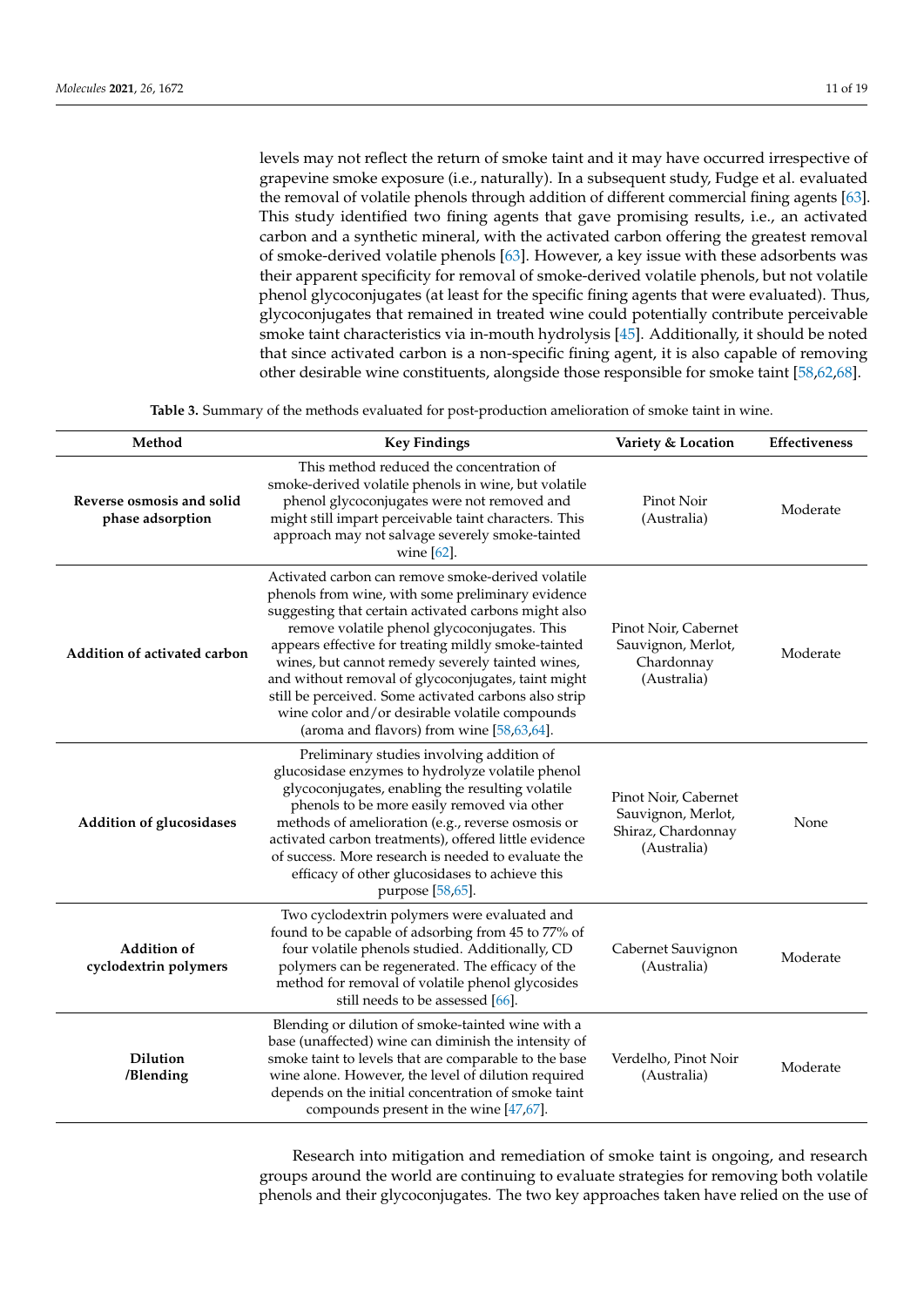(i) adsorbents (e.g., activated carbons) that selectively target the removal of volatile phenols and volatile phenol glycoconjugates (from either juice or wine) and (ii) winemaking yeast, bacteria and/or enzymes that can hydrolyze volatile phenol glycoconjugates to facilitate removal of volatile phenols. Among the different activated carbons that have been tested for their ability to remove glycosides to date, some were found to effectively remove up to 60% of the total glycosides present, but the rate of removal depended on the wine being treated [\[64\]](#page-17-21). The ability of various glucosidases (some commercial and some novel) to cleave glycoconjugates has also been evaluated, but with limited success [\[65\]](#page-17-22). Krstic et al. suggested that enzyme hydrolysis could be performed in conjunction with secondary treatments, such as reverse osmosis, but that the effectiveness would still depend on the susceptibility of volatile phenol glycoconjugates to enzymatic hydrolysis, as well as the severity of the smoke taint [\[58\]](#page-17-20).

Recently, the use of crosslinked cyclodextrin (CD) polymers has been investigated for the removal of volatile phenols from wine. Two CD polymers were prepared from β- and  $γ$ -CD, with hexamethylene diisocyanate used as a crosslinking agent [\[66\]](#page-17-23). The adsorption of four volatile phenols associated with either smoke taint (guaiacol and 4-methylguaiacol) or *Brettanomyces* spoilage (4-ethylguaiacol and 4-ethylphenol) by CD polymers was evaluated, with up to 77% of the volatile phenols being removed in both model and red wine. An advantage of CD polymers is that they can be regenerated and reused. However, to date, the removal of volatile phenol glycoconjugates by CD polymers has not been reported.

The potential for smoke-affected wines to be blended with another wine to dilute or mask the perception of smoke taint has also been evaluated [\[47](#page-17-4)[,67\]](#page-18-1). In heavily tainted wines, this is not feasible, because even with a high rate of dilution, smoke taint can still be perceptible [\[47\]](#page-17-4). However, this approach was effective in a subsequent study and with sufficient dilution, the sensory profile of the blended wine was not significantly different from the base wine used for blending, alone [\[67\]](#page-18-1). Clearly, the suitability of this approach will depend on the severity of smoke taint in the wine and in addition to a blending trial, a cost benefit analysis may need to be performed to determine the financial feasibility of blending. This approach might also be performed in combination with other remediation strategies (e.g., fining with carbon) for removal of some of the smoke taint compounds prior to blending.

#### **4. Discussion**

Researchers and winemakers alike lament the lack of a single, cure-all solution to the problem of smoke taint. However, given the unpredictable nature of wildfires, the complexity of smoke, and the knowledge gaps remaining regarding the mechanism by which smoke volatiles enter berries and the identity of compounds responsible for organoleptic characteristics associated with smoke-tainted wine, this is perhaps to be expected. Ideally, a single method to remedy smoke taint for all styles of wine will be devised, but for now there are a number of methods that can be implemented, depending on both wine style and the severity of smoke taint (Figure [1](#page-6-0) and Tables  $1-3$ ). Fortunately, there are plenty of avenues for future research. In the final section of this review, we outline the most promising lines of enquiry based on the latest research offerings and suggestions, not just for the countries already impacted by wildfires, but also those countries beginning to experience the strain of climatic changes.

According to the smoke taint research published in the scientific literature to date, it seems that at present, remediation can best be achieved via treatment of wines, post production. Although foliar applications of biofilm and kaolin (Table [1\)](#page-7-0) show potential for mitigating the uptake of smoke taint compounds, the inherent health and safety issues associated with fire events, together with the logistics of implementing applications of agricultural sprays prior to an impending evacuation, make these strategies somewhat risky. The viability of agricultural sprays will depend on the accuracy of fire prediction, and how far in advance sprays can be applied, which, as acknowledged by Favell et al. [\[57\]](#page-17-14), has yet to be established. Various fruit processing methods have been evaluated, including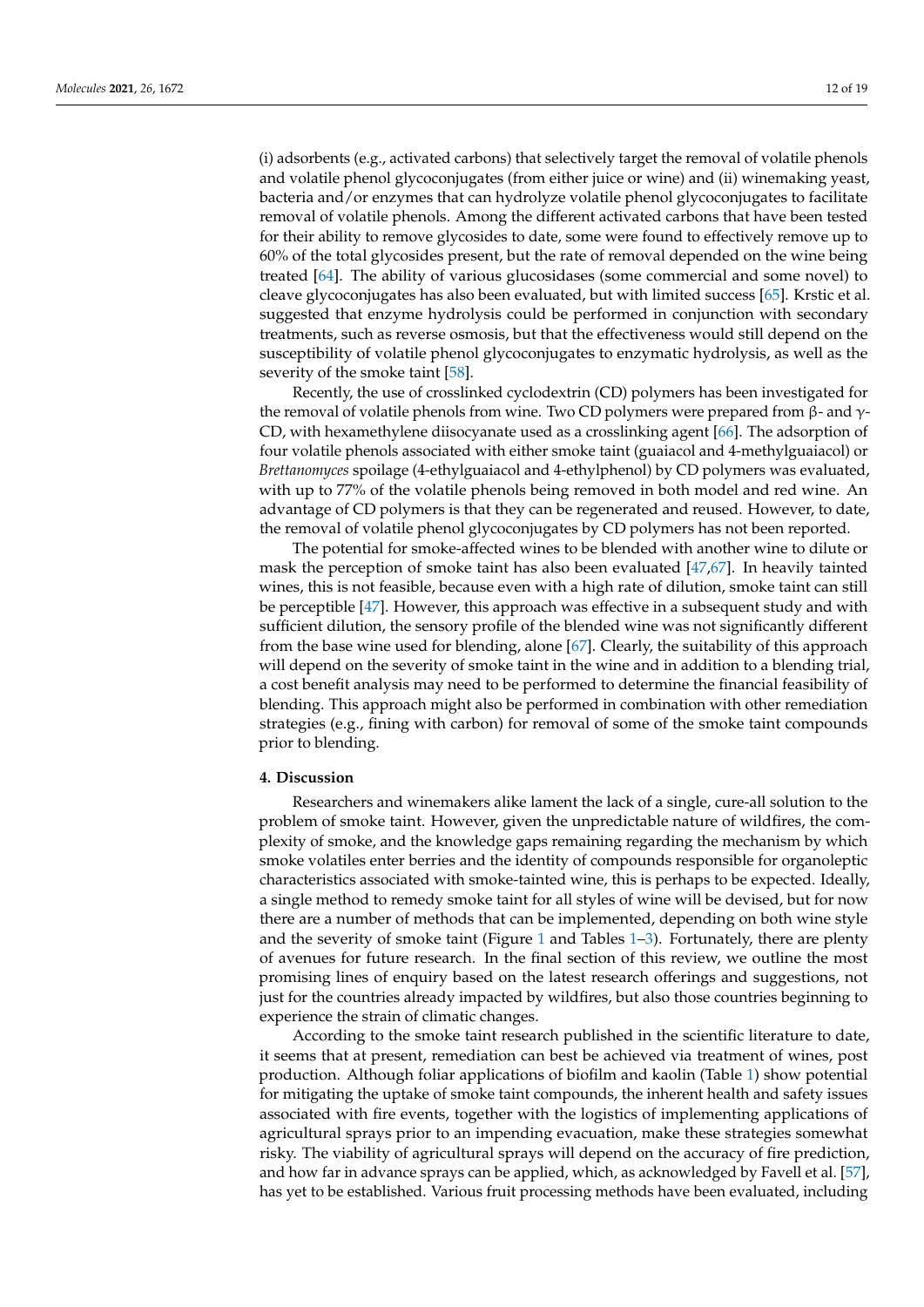the use of different yeast strains during fermentation and the addition of oak chips or tannins, but these methods do not remove the taint, rather they enhance varietal character or add complexity to wine, so as to mask the taint. As such, at best, these methods are only applicable for use with mildly to moderately smoke-affected grapes. More severely tainted wines require removal of smoke taint compounds via one or more of the postproduction methods of the abovementioned remediation, i.e., treatment with activated carbon, reverse osmosis and solid phase adsorption, blending/dilution, or significantly reduced skin-contact times (but this limits the style of wine that can be produced, which could in turn limit the economic value of the final product).

Because the efficacy of treatment is highly dependent on the initial level of smoke taint, effective methods of analysis (preferably rapid, reliable, and affordable methods) are needed, to enable grape growers and winemakers to establish the severity of smoke exposure after a fire event. Analytical data can be used to inform decisions regarding whether or not grapes should be harvested, and/or what remediation treatments might need to be employed. Currently, the severity of smoke taint is determined analytically by measuring volatile phenols by GC-MS and/or volatile phenol glycoconjugates by LC-MS; bound volatile phenols can also be measured by GC-MS following acid hydrolysis of juice or wine [\[40,](#page-16-19)[51,](#page-17-8)[53\]](#page-17-10). Where industry relies on commercial laboratories for compositional analysis, this can be costly, and is therefore, not readily accessible to every vineyard or winery [\[50](#page-17-7)[,69\]](#page-18-2). These methods also rely on existing smoke taint marker compounds, but there is some doubt as to whether all of the compounds responsible for smoke taint have actually been identified [\[33](#page-16-12)[,34](#page-16-13)[,47\]](#page-17-4). Confounding the quantification of smoke taint, is the occurrence of some smoke taint marker compounds as natural constituents of grapes (to varying degrees, depending on grape variety [\[53](#page-17-10)[,54\]](#page-17-11)), and of oak wood, and therefore wines matured in oak barrels [\[36,](#page-16-15)[37\]](#page-16-16). Thus, interpretation of data from smoke taint analyses depends on an understanding of both baseline volatile phenol levels present in fruit from different cultivars, as well as the potential contribution of volatile phenols from addition of oak chips or barrel aging. The Australian Wine Research Institute has been working on a "traffic light" system which aims to quantify the level of taint based on varietyspecific baseline compound numbers generated from samples sourced across Australia. A limitation of this method is that baseline data is only available for smoke taint markers for ten cultivars [\[65\]](#page-17-22). Furthermore, these baselines are only representative of samples from Australia, and do not take into consideration the possible influence of terroir [\[70,](#page-18-3)[71\]](#page-18-4), so it is not yet clear if baselines are valid for all regions. It is prudent, therefore, for future research not to rely wholly on past results, and the existing suite of smoke taint marker compounds, but to continue to investigate the matrix from new angles and to gather data from a wider range of wine-producing regions and countries.

An alternative analytical approach which shows great promise for the rapid detection of smoke exposure is the use of remote sensing in the vineyard. A few contemporary research articles have recently been published describing rapid methods for monitoring smoke exposure in the vineyard. In 2019, Fuentes et al. investigated infrared thermography of vine canopies paired with near-infrared spectroscopy (NIRS) analysis of whole grapes and wine, to detect and quantify smoke taint [\[50\]](#page-17-7). The authors argued that these systems could be combined with machine learning to develop maps that could allow grape growers and winemakers to make informed decisions regarding harvest, and possibly even to sort fruit on the basis of the severity of smoke taint prior to processing. Mid-infrared spectroscopy (MIRS) has also been evaluated as a novel approach for detecting smoke taint in wine [\[72](#page-18-5)[,73\]](#page-18-6). While classification rates of 61 and 70% were achieved for control and smoke-tainted wines, respectively, the ability of MIRS to discriminate wines was influenced by the level of smoke taint, as well as by grape variety and any oak maturation of wines [\[73\]](#page-18-6). Spectral methods offer considerably quicker and cheaper diagnostics than the traditional analytical methods that are currently available, although there are still some limitations with remote sensing. Firstly, NIRS analysis, like GC-MS and HPLC, relies on the use of specific smoke taint compounds as markers, i.e., compounds for which there is some doubt.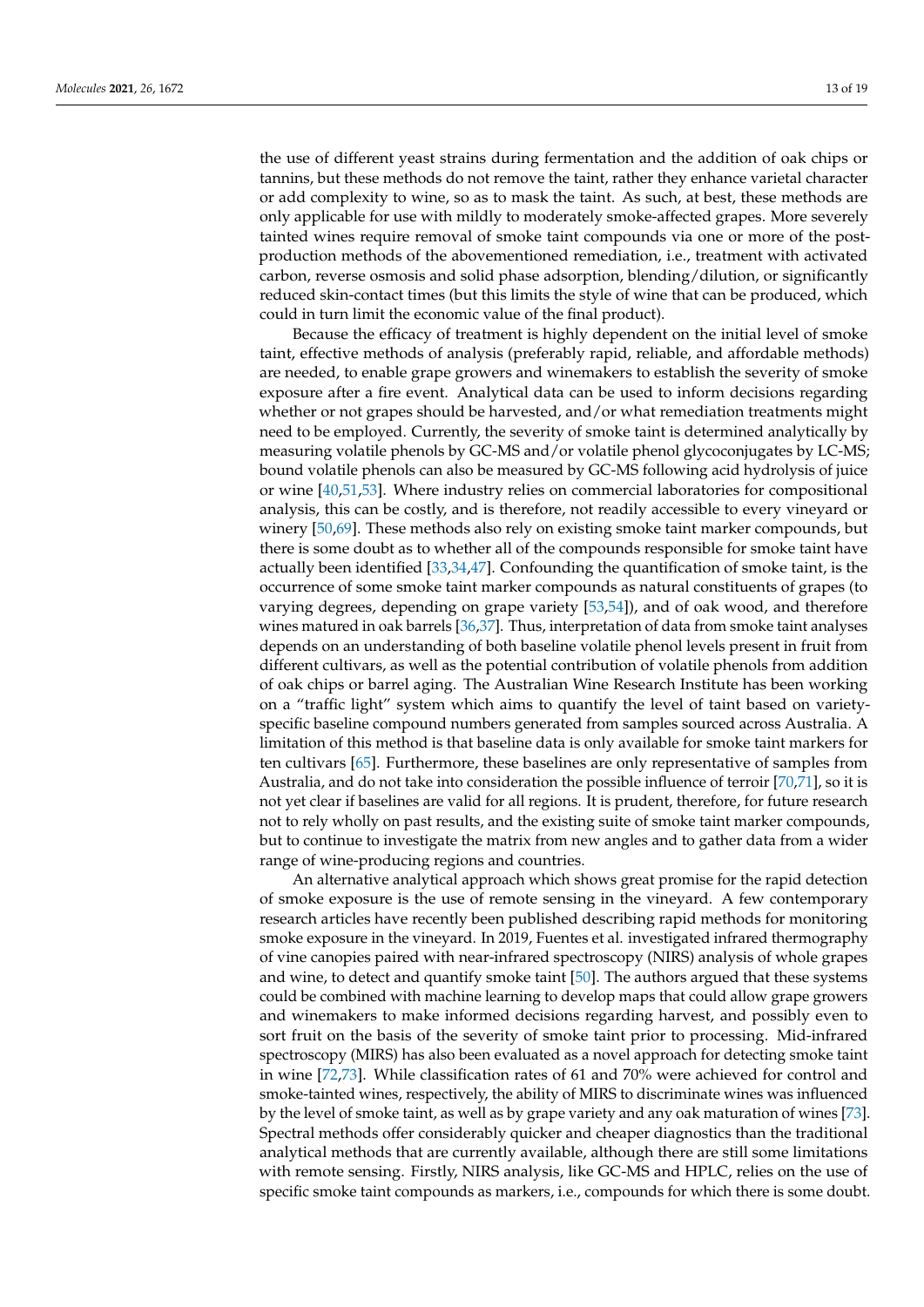Additionally, the system described in the Fuentes study was established for only seven cultivars, although the authors noted that this could be used for other cultivars with more data. Finally, the authors acknowledge that more research was needed before these systems could be used commercially [\[74\]](#page-18-7). A more recent study deployed commercial sensors in the vineyards for monitoring smoke exposure based on particulate matter concentrations [\[29\]](#page-16-22). Although these sensors did not accurately quantify the levels of smoke exposure, they gave an indication of the duration of smoke exposure, which would enable winemakers to make informed decisions about whether or not they should invest in more costly compositional analysis of grapes, where smoke exposure is found to have occurred, i.e., to determine the level of taint [\[29\]](#page-16-22). Another recent study investigated a method of remote drone sensing to assess smoke damage of vine canopies [\[75\]](#page-18-8), but perhaps, in the future, this drone sensing could be adapted for assessment (and eventually quantification) of smoke exposure of grapes as well.

More recently, Fuentes et al. used an e-nose instrument, in combination with artificial intelligence, as a tool for the rapid assessment of smoke contamination of grapes and wine [\[76\]](#page-18-9). This approach could provide winemakers with timely information that could be used to implement amelioration strategies, thereby minimizing smoke taint in finished wines. While remote sensing technology has only been applied in preliminary studies to identify and to quantify smoke taint, to date, there is sufficient evidence to suggest these technologies warrant further investigation in the future.

With numerous studies predicting climate change will increase the duration and severity of future wildfires, not only in regions that have previously been impacted but new regions also, it is clear that smoke taint remains a significant challenge for the global wine industry  $[9,10,14,15,18,19]$  $[9,10,14,15,18,19]$  $[9,10,14,15,18,19]$  $[9,10,14,15,18,19]$  $[9,10,14,15,18,19]$  $[9,10,14,15,18,19]$ . Therefore, it is important to assess the sustainability of continuing to produce wines in fire-prone regions, and the reliance on preventative viticultural practices and ameliorative winemaking techniques. Consideration should also be given to the increasing risk of smoke taint in regions that may be more impacted in the future, in particular, Spain, Italy, and Portugal [\[16\]](#page-16-24). Managing the sustainability of wine production in fire-prone regions will depend on access to accurate climatic data for these regions, as well as a deeper understanding of both smoke taint and the methods available for amelioration of smoke taint [\[77\]](#page-18-10). A study conducted by Ponti et al., in 2018, used environmental and disease pressure data to analyze grape production within the context of climate change and provided an example of how modeling might be used to develop strategies to combat climate change within the agricultural sector [\[78\]](#page-18-11). Another study compared the sustainability of two Portuguese wines (one a terroir-focused wine, the other a wine produced on a massive scale) and contrasted data such as water usage and  $CO<sub>2</sub>$  assimilation [\[79\]](#page-18-12). This model of analysis could be used to examine the sustainability of wines in regions susceptible to smoke exposure by compiling important fire-related data, such as rainfall, temperature, wind, and humidity, as well as the costs of implementing smoke taint remediation techniques. These analyses could provide vital insight into which wine regions (either impacted by, or vulnerable to, the effects of wildfires) will still be sustainable (both economically and environmentally) for wine production, and which areas will be unviable. It could also prompt an exploration into the investigation of new and unexploited grape-growing regions.

Research into smoke taint is still relatively young and significant knowledge gaps remain (outlined previously), which complicates both the quantification of smoke taint and evaluation of the remediation strategies that are currently available (namely, activated carbon fining and reverse osmosis). The lack of a "silver-bullet" solution for smoke taint, coupled with forecasts of longer, more severe fire seasons, mean many prominent wineproducing regions around the world are at continued risk from the effects of fire and smoke. However, in the meantime, there are key lessons that have been learned and discoveries that have been made, primarily from experts based in Australia, Canada, and the United States, which can be applied in other countries if and when they are faced with the issue of smoke taint.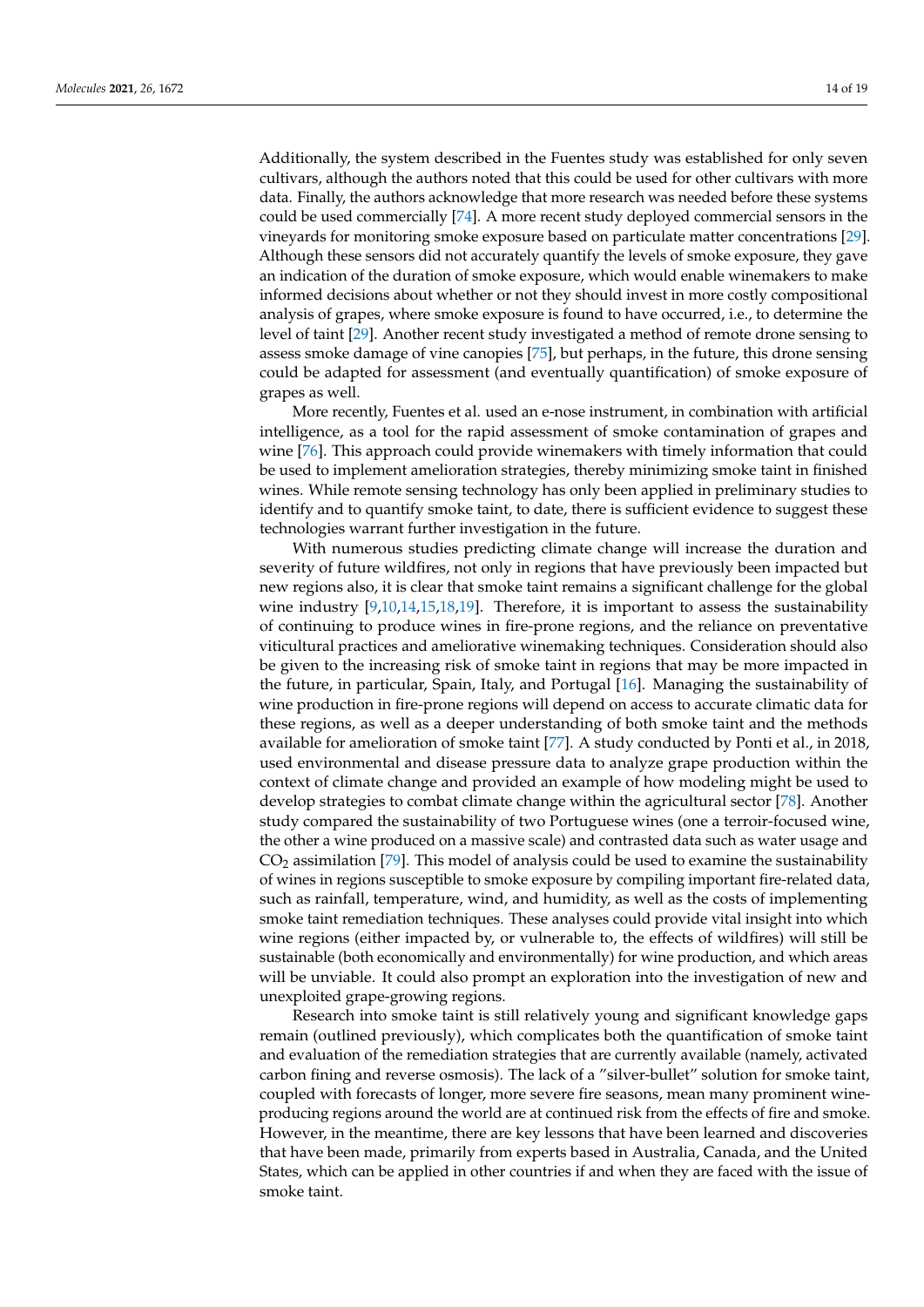An important undertaking for wine regions around the world, but especially those that have not yet been impacted by fires and smoke taint, is compilation of baseline data for smoke taint marker compounds in fruit from different cultivars, particularly economically important grape varieties. Baseline data is not interchangeable between varieties and volatile phenol profiles are strongly influenced by the use of oak [\[29,](#page-16-22)[58](#page-17-20)[,80\]](#page-18-13). Further work is also needed to identify additional smoke volatiles that might be responsible for smoke taint, to ensure the optimal markers are being measured to quantify smoke taint, and more importantly, removed via remediation. Further investigation is also needed into the viability of remote sensing methods.

Other critical points for the protection of grape growers and winemakers which have not yet been directly reviewed, but that are inextricably linked to the issue of smoke taint, are the effectiveness of fire management strategies and the availability, value, and coverage of insurance policies. In areas where prescribed burns are routinely conducted as a method of fire prevention, it is important that there is communication between relevant stakeholders to ensure burns are not implemented near vineyards during the phenological stages at which vines are susceptible to the uptake of smoke. Furthermore, in the absence of an effective solution that guarantees the quality of wine made from grapes exposed to varying levels of smoke, in some instances winemakers have no option but to forego a vintage, in which case they incur significant financial losses. Thus, moving forward, it will also be important for smoke taint protection to be incorporated into insurance policies, and for improved lines of communication to be established between grape growers, winemakers, and fire management departments/agencies [\[19,](#page-16-2)[22,](#page-16-5)[23,](#page-16-6)[81\]](#page-18-14).

### **5. Conclusions**

Despite the knowledge and technology that is currently available, there is no perfect solution for maintaining the quality of wine produced from smoke-affected grapes. Among the commercially available methods of remediation, activated carbon fining and reverse osmosis still appear to be the best options for amelioration of smoke-tainted wines, although the success of these methods has, thus far, been restricted to grapes and/or wines which exhibit low to moderate levels of smoke taint. For grapes that have been subjected to marginal smoke exposure and/or exposure at a low-risk stage of the growing cycle (preveraison, for example), cold maceration or limiting the duration of skin contact, together with careful yeast selection and/or aging with oak may enhance desirable organoleptic characteristics, and therefore yield a wine of acceptable quality. These approaches may, however, limit the style of wine that can be made, and therefore the economic returns (e.g., production of rosé wines rather than red wines, with less aging potential). Agricultural sprays such as biofilm [\[57\]](#page-17-14) have shown promising results as vineyard-based preventative measures, but further research is needed to determine whether these sprays can be applied far enough in advance so as not to compromise the health and safety of vineyard workers during a fire. For more severely tainted wines, it is difficult, if not impossible, to produce quality wine with the methods described in this paper. Prevention of severely smoketainted grapes (and wine) might depend on external policies, such as improved forestry and fire management; alternatively, grape and wine producers might need to consider investing in crop insurance where coverage for smoke taint is available [\[81\]](#page-18-14). Ideally, these policies (and their respective policy makers) would work in conjunction with grape growers and winemakers to avoid smoke taint arising from prescribed burns, to reduce the incidence of wildfires, and/or to provide greater financial security for producers dealing with smoke taint. Future research should include elucidating the pathway by which smoke taint compounds enter grapes, as well as the specific compounds that are responsible for the sensory perception of smoke taint. These insights would aid the development of more precise methods of detection, prevention, and amelioration of smoke taint. Improved analytical methods, including remote sensing would enable winemakers to make informed decisions about whether or not to harvest grapes and/or how to manage smoke-affected fruit to achieve a saleable product. Alternative uses for smoke-tainted grapes, including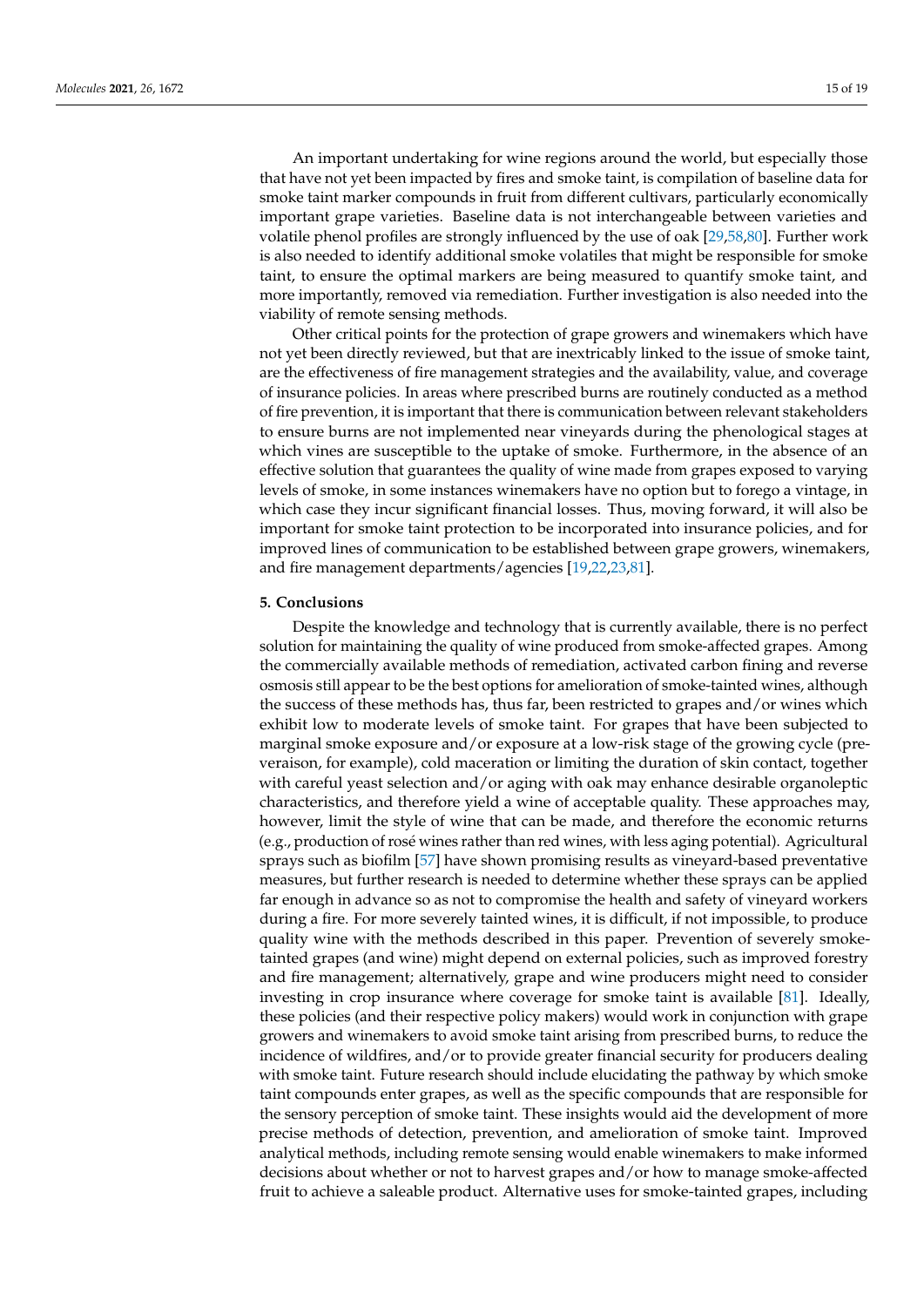the production of spirits via distillation or biofuels, could offer a pathway for grapes that cannot be used for winemaking. In response to the global Covid-19 pandemic, many distilleries produced alcohol-based sanitizers. This provides an alternate revenue stream for producers (albeit at a reduced income) when wine cannot be produced (or consumers cannot afford to buy them), and therefore a possible solution for smoke-tainted grapes.

**Author Contributions:** Conceptualization, Y.A.M.-M., M.M.; writing—original draft preparation, Y.A.M.-M., M.M., writing—review and editing, A.G., C.M.M.M., K.L.W., M.M.; supervision, M.M.; project administration, M.M., funding acquisition, M.M. All authors have read and agreed to the published version of the manuscript.

**Funding:** This research was funded by the University of Padova, grant number DOR2040283.

**Institutional Review Board Statement:** Not applicable.

**Informed Consent Statement:** Not applicable.

**Data Availability Statement:** Not applicable.

**Acknowledgments:** The authors gratefully acknowledge Anita Oberholster (UC Davis) for her helpful discussion.

**Conflicts of Interest:** The authors declare no conflict of interest.

## **References**

- <span id="page-15-0"></span>1. Jolly, W.M.; Cochrane, M.A.; Freeborn, P.H.; Holden, Z.A.; Brown, T.J.; Williamson, G.J.; Bowman, D.M.J.S. Climate-induced variations in global wildfire danger from 1979 to 2013. *Nat. Commun.* **2015**, *6*, 1–11. [\[CrossRef\]](http://doi.org/10.1038/ncomms8537) [\[PubMed\]](http://www.ncbi.nlm.nih.gov/pubmed/26172867)
- <span id="page-15-1"></span>2. Royal Botanic Gardens State of the World Plants. Global Landcover Change—Wildfires. Available online: [http://](http://stateoftheworldsplants.org/2017/report/SOTWP_2017_8_global_land_cover_change_wildfires.pdf) [stateoftheworldsplants.org/2017/report/SOTWP\\_2017\\_8\\_global\\_land\\_cover\\_change\\_wildfires.pdf](http://stateoftheworldsplants.org/2017/report/SOTWP_2017_8_global_land_cover_change_wildfires.pdf) (accessed on 5 February 2021).
- <span id="page-15-2"></span>3. NOAA National Centers for Environmental Information. Global Climate Report for Annual 2019. Available online: [https:](https://www.ncdc.noaa.gov/sotc/global/201913/supplemental/page-1) [//www.ncdc.noaa.gov/sotc/global/201913/supplemental/page-1](https://www.ncdc.noaa.gov/sotc/global/201913/supplemental/page-1) (accessed on 5 February 2021).
- <span id="page-15-3"></span>4. Congressional Research Service. Wildfire Statistics. Available online: <https://fas.org/sgp/crs/misc/IF10244.pdf> (accessed on 5 February 2021).
- <span id="page-15-4"></span>5. San-Miguel-Ayanz, J.; Schulte, E.; Schmuck, G.; Camia, A.; Strobl, P.; Liberta, G.; Giovando, C.; Boca, R.; Sedano, F.; Kempeneers, P.; et al. Comprehensive monitoring of wildfires in Europe: The European Forest Fire Information System (EFFIS). In *Approaches to Managing Disaster—Assessing Hazards, Emergencies and Disaster Impacts*; IntechOpen: London, UK, 2012.
- <span id="page-15-5"></span>6. Bureau of Meteorology. *Special Climate Statement 73—Extreme Heat and Fire Weather in December 2019 and January 2020*; Bureau of Meteorology: Melbourne, Australia, 2020.
- <span id="page-15-6"></span>7. Richards, L.; Brew, N.; Smith, L. *2019–20 Australian Bushfires—Frequently Asked Questions: A Quick Guide*; Research Series, 2019-2; Parliament of Australia: Canberra, Australia, 2020.
- <span id="page-15-7"></span>8. Larsen, J. Wildfires by Region: Observations and Future Prospects. Available online: [http://www.earth-policy.org/images/](http://www.earth-policy.org/images/uploads/graphs_tables/fire.htm) [uploads/graphs\\_tables/fire.htm](http://www.earth-policy.org/images/uploads/graphs_tables/fire.htm) (accessed on 4 February 2021).
- <span id="page-15-8"></span>9. Hennessy, K.; Lucas, C.; Nicholls, N.; Bathols, J.; Suppiah, R.; Ricketts, J.; Au, W.C.; Hennessy, K. Climate Change Impacts on Fire-Weather in South-East Australia. Available online: [http://www.cmar.csiro.au/e-print/open/hennessykj\\_2005b.pdf](http://www.cmar.csiro.au/e-print/open/hennessykj_2005b.pdf) (accessed on 10 September 2020).
- <span id="page-15-11"></span>10. IPCC Climate Change and Land: An IPCC Special Report on Climate Change, Desertification, Land Degradation, Sustainable Land Management, Food Security, and Greenhouse Gas Fluxes in Terrestrial Ecosystems. Available online: [https://www.ipcc.ch/](https://www.ipcc.ch/site/assets/uploads/2019/08/4.-SPM_Approved_Microsite_FINAL.pdf) [site/assets/uploads/2019/08/4.-SPM\\_Approved\\_Microsite\\_FINAL.pdf](https://www.ipcc.ch/site/assets/uploads/2019/08/4.-SPM_Approved_Microsite_FINAL.pdf) (accessed on 4 November 2020).
- <span id="page-15-12"></span>11. Kennison, K.R.; Gibberd, M.R.; Pollnitz, A.P.; Wilkinson, K.L. Smoke-derived taint in wine: The release of smoke-derived volatile phenols during fermentation of merlot juice following grapevine exposure to smoke. *J. Agric. Food Chem.* **2008**, *56*, 7379–7383. [\[CrossRef\]](http://doi.org/10.1021/jf800927e) [\[PubMed\]](http://www.ncbi.nlm.nih.gov/pubmed/18680304)
- 12. Overpeck, J.T.; Rind, D.; Goldberg, R. Climate-induced changes in forest disturbance and vegetation. *Nature* **1990**, *343*, 51–53. [\[CrossRef\]](http://doi.org/10.1038/343051a0)
- <span id="page-15-9"></span>13. Williams, J.; Hoffmann, A.A.; Eritsov, A.; Moore, P.F.; Carlos, J.; De Morais, M.; Leonard, M.; SanMiguel-Ayanz, J.; Van Lierop, I.P. Findings and Implications from a Coarse-Scale Global Assessment of Recent Selected Mega-Fires. Available online: <http://www.fao.org/forestry/32063-0613ebe395f6ff02fdecd13b7749f39ea.pdf> (accessed on 10 September 2020).
- <span id="page-15-10"></span>14. Gillett, N.P.; Weaver, A.J.; Zwiers, F.W.; Flannigan, M.D. Detecting the effect of climate change on Canadian forest fires. *Geophys. Res. Lett.* **2004**, *31*. [\[CrossRef\]](http://doi.org/10.1029/2004GL020876)
- <span id="page-15-13"></span>15. Kennison, K.; Wilkinson, K.; Pollnitz, A.; Williams, H.; Gibberd, M. Effect of smoke application to field-grown Merlot grapevines at key phenological growth stages on wine sensory and chemical properties. *Aust. J. Grape Wine Res.* **2011**, *17*, S5–S12. [\[CrossRef\]](http://doi.org/10.1111/j.1755-0238.2011.00137.x)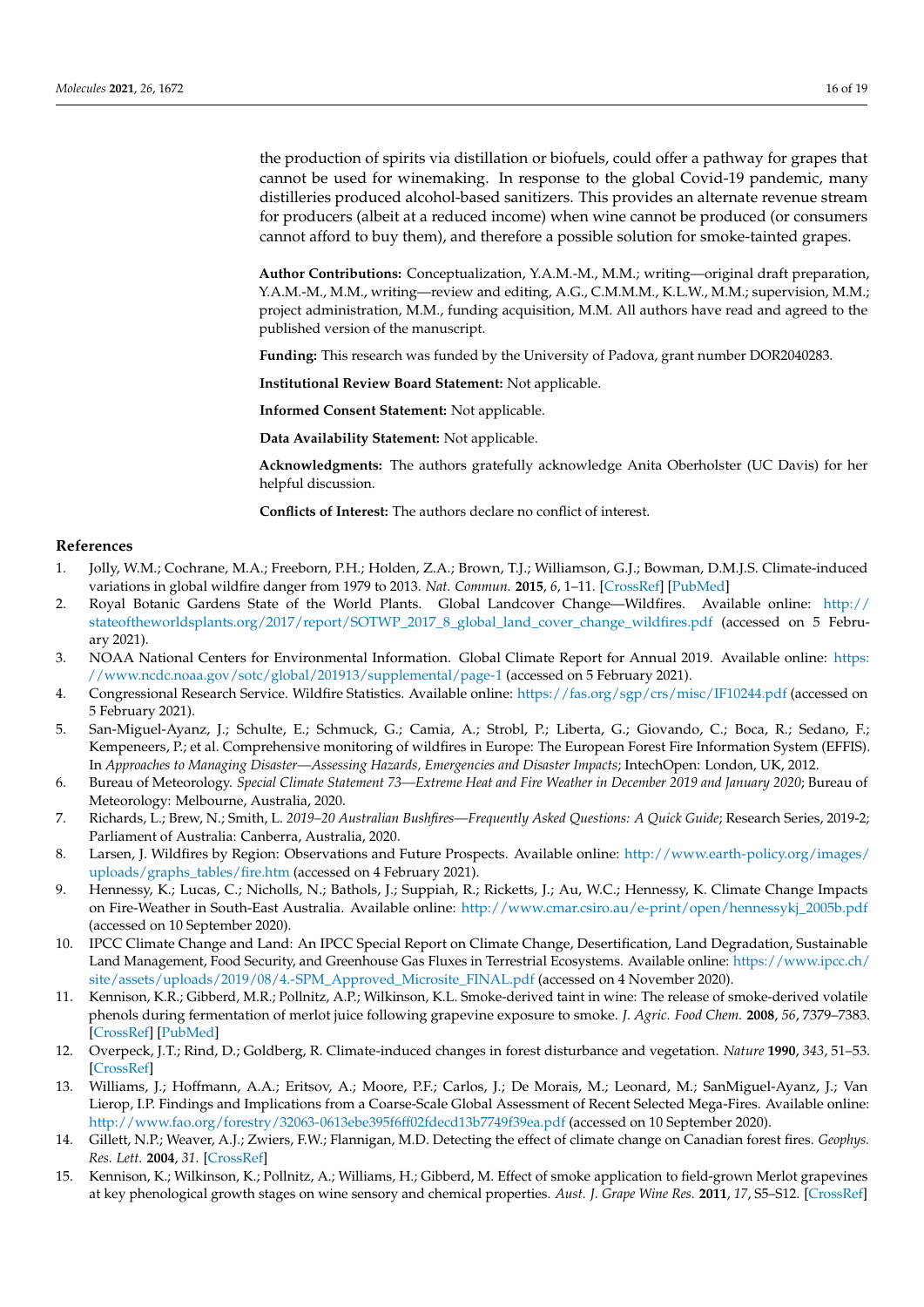- <span id="page-16-24"></span>16. Marangon, M.; Nesbitt, A.; Milanowski, T. Global climate change and wine safety. In *Wine Safety, Consumer Preference, and Human Health*; Springer International Publishing: Cham, Switzerland, 2016; pp. 97–116.
- <span id="page-16-0"></span>17. Collins, C.; Gao, H.; Wilkinson, K.L. An observational study into the recovery of grapevines (*Vitis vinifera* L.) following a bushfire. *Am. J. Enol. Vitic.* **2014**, *65*, 285–292. [\[CrossRef\]](http://doi.org/10.5344/ajev.2014.13127)
- <span id="page-16-1"></span>18. Albertson, K.; Aylen, J.; Cavan, G.; McMorrow, J. Climate change and the future occurrence of moorland wildfires in the Peak District of the UK. *Clim. Res.* **2010**, *45*, 105–118. [\[CrossRef\]](http://doi.org/10.3354/cr00926)
- <span id="page-16-2"></span>19. Otero, I.; Nielsen, J.Ø. Coexisting with wildfire? Achievements and challenges for a radical social-ecological transformation in Catalonia (Spain). *Geoforum* **2017**, *85*, 234–246. [\[CrossRef\]](http://doi.org/10.1016/j.geoforum.2017.07.020)
- <span id="page-16-3"></span>20. Alló, M.; Loureiro, M. Assessing preferences for wildfire prevention policies in Spain. *For. Policy Econ.* **2020**, *115*, 102145. [\[CrossRef\]](http://doi.org/10.1016/j.forpol.2020.102145)
- <span id="page-16-4"></span>21. Lozano, O.M.; Salis, M.; Ager, A.A.; Arca, B.; Alcasena, F.J.; Monteiro, A.T.; Finney, M.A.; Del Giudice, L.; Scoccimarro, E.; Spano, D. Assessing climate change impacts on wildfire exposure in Mediterranean areas. *Risk Anal.* **2016**, *37*, 1898–1916. [\[CrossRef\]](http://doi.org/10.1111/risa.12739)
- <span id="page-16-5"></span>22. Ascoli, D.; Bovio, G. Prescribed burning in Italy: Issues, advances and challenges. *iForest* **2013**, *6*, 79–89. [\[CrossRef\]](http://doi.org/10.3832/ifor0803-006)
- <span id="page-16-6"></span>23. AWRI Helpdesk. Stubble Burning—A Possible Source of Smoke Taint in Grapes. Available online: [https://www.awri.com.au/](https://www.awri.com.au/wp-content/uploads/2018/05/Stubble-burning-fact-sheet.pdf) [wp-content/uploads/2018/05/Stubble-burning-fact-sheet.pdf](https://www.awri.com.au/wp-content/uploads/2018/05/Stubble-burning-fact-sheet.pdf) (accessed on 6 February 2021).
- <span id="page-16-7"></span>24. AWRI Helpdesk. Smoke Taint—Entry into Grapes and Vineyard Risk Factors. Available online: [https://www.awri.com.au/wp](https://www.awri.com.au/wp-content/uploads/2012/04/smoke-taint-entry-into-grapes-and-vineyard-risk-factors.pdf)[content/uploads/2012/04/smoke-taint-entry-into-grapes-and-vineyard-risk-factors.pdf](https://www.awri.com.au/wp-content/uploads/2012/04/smoke-taint-entry-into-grapes-and-vineyard-risk-factors.pdf) (accessed on 10 September 2020).
- <span id="page-16-10"></span>25. Hayasaka, Y.; Baldock, G.A.; Pardon, K.H.; Jeffery, D.W.; Herderich, M.J. Investigation into the formation of guaiacol conjugates in berries and leaves of grapevine *Vitis vinifera* L. Cv. Cabernet Sauvignon using stable isotope tracers combined with HPLC-MS and MS/MS analysis. *J. Agric. Food Chem.* **2010**, *58*, 2076–2081. [\[CrossRef\]](http://doi.org/10.1021/jf903732p) [\[PubMed\]](http://www.ncbi.nlm.nih.gov/pubmed/20092321)
- <span id="page-16-21"></span>26. Hayasaka, Y.; Dungey, K.; Baldock, G.; Kennison, K.; Wilkinson, K. Identification of a β-d-glucopyranoside precursor to guaiacol in grape juice following grapevine exposure to smoke. *Anal. Chim. Acta* **2010**, *660*, 143–148. [\[CrossRef\]](http://doi.org/10.1016/j.aca.2009.10.039)
- <span id="page-16-18"></span>27. Hayasaka, Y.; Baldock, G.A.; Parker, M.; Pardon, K.H.; Black, C.A.; Herderich, M.J.; Jeffery, D.W. Glycosylation of smoke-derived volatile phenols in grapes as a consequence of grapevine exposure to bushfire smoke. *J. Agric. Food Chem.* **2010**, *58*, 10989–10998. [\[CrossRef\]](http://doi.org/10.1021/jf103045t)
- <span id="page-16-23"></span>28. Noestheden, M.; Dennis, E.G.; Romero-Montalvo, E.; DiLabio, G.A.; Zandberg, W.F. Detailed characterization of glycosylated sensory-active volatile phenols in smoke-exposed grapes and wine. *Food Chem.* **2018**, *259*, 147–156. [\[CrossRef\]](http://doi.org/10.1016/j.foodchem.2018.03.097)
- <span id="page-16-22"></span>29. Szeto, C.; Ristic, R.; Capone, D.; Puglisi, C.; Pagay, V.; Culbert, J.; Jiang, W.; Herderich, M.; Tuke, J.; Wilkinson, K. Uptake and glycosylation of smoke-derived volatile phenols by Cabernet Sauvignon grapes and their subsequent fate during winemaking. *Molecules* **2020**, *25*, 3720. [\[CrossRef\]](http://doi.org/10.3390/molecules25163720) [\[PubMed\]](http://www.ncbi.nlm.nih.gov/pubmed/32824099)
- <span id="page-16-8"></span>30. van der Hulst, L.; Munguia, P.; Culbert, J.A.; Ford, C.M.; Burton, R.A.; Wilkinson, K.L. Accumulation of volatile phenol glycoconjugates in grapes following grapevine exposure to smoke and potential mitigation of smoke taint by foliar application of kaolin. *Planta* **2019**, *249*, 941–952. [\[CrossRef\]](http://doi.org/10.1007/s00425-018-03079-x) [\[PubMed\]](http://www.ncbi.nlm.nih.gov/pubmed/30612169)
- <span id="page-16-9"></span>31. AWRI Helpdesk. Case study: Consumer Acceptance of Smoke-Affected Wines. Available online: [https://www.awri.com.au/wp](https://www.awri.com.au/wp-content/uploads/2020/04/Consumer-acceptance-of-smoke-affected-wines.pdf)[content/uploads/2020/04/Consumer-acceptance-of-smoke-affected-wines.pdf](https://www.awri.com.au/wp-content/uploads/2020/04/Consumer-acceptance-of-smoke-affected-wines.pdf) (accessed on 10 September 2020).
- <span id="page-16-11"></span>32. Kennison, K.; Wilkinson, K.; Pollnitz, A.; Williams, H.; Gibberd, M. Effect of timing and duration of grapevine exposure to smoke on the composition and sensory properties of wine. *Aust. J. Grape Wine Res.* **2009**, *15*, 228–237. [\[CrossRef\]](http://doi.org/10.1111/j.1755-0238.2009.00056.x)
- <span id="page-16-12"></span>33. Caffrey, A.; Lerno, L.; Rumbaugh, A.; Girardello, R.; Zweigenbaum, J.; Oberholster, A.; Ebeler, S.E. Changes in smoke-taint volatile-phenol glycosides in wildfire smoke-exposed Cabernet Sauvignon grapes throughout winemaking. *Am. J. Enol. Vitic.* **2019**, *70*, 373–381. [\[CrossRef\]](http://doi.org/10.5344/ajev.2019.19001)
- <span id="page-16-13"></span>34. Kelly, D.; Zerihun, A.; Singh, D.P.; Vitzthum von Eckstaedt, C.; Gibberd, M.; Grice, K.; Downey, M. Exposure of grapes to smoke of vegetation with varying lignin composition and accretion of lignin derived putative smoke taint compounds in wine. *Food Chem.* **2012**, *135*, 787–798. [\[CrossRef\]](http://doi.org/10.1016/j.foodchem.2012.05.036)
- <span id="page-16-14"></span>35. Wittkowski, R.; Ruther, J.; Drinda, H.; Rafiei-Taghanaki, F. Formation of smoke flavor compounds by thermal lignin degradation. In *Flavour Precursors*; American Chemical Society: Washington, DC, USA, 1992; pp. 232–243.
- <span id="page-16-15"></span>36. Pollnitz, A.P.; Pardon, K.H.; Sykes, M.; Sefton, M.A. The effects of sample preparation and gas chromatograph injection techniques on the accuracy of measuring guaiacol, 4-methylguaiacol and other volatile oak compounds in oak extracts by stable isotope dilution analyses. *J. Agric. Food Chem.* **2004**, *52*, 3244–3252. [\[CrossRef\]](http://doi.org/10.1021/jf035380x) [\[PubMed\]](http://www.ncbi.nlm.nih.gov/pubmed/15161177)
- <span id="page-16-16"></span>37. Spillman, P.J. Oak Wood Contribution to Wine Aroma. Ph.D. Thesis, University of Adelaide, Adelaide, Australia, 1997.
- 38. Spillman, P.J.; Sefton, M.A.; Gawel, R. The effect of oak wood source, location of seasoning and coopering on the composition of volatile compounds in oak-matured wines. *Aust. J. Grape Wine Res.* **2008**, *10*, 216–226. [\[CrossRef\]](http://doi.org/10.1111/j.1755-0238.2004.tb00025.x)
- <span id="page-16-17"></span>39. Boidron, J.-N.; Chatonnet, P.; Pons, M. Influence du bois sur certaines substances odorantes des vins. *J. Int. Sci. Vigne Vin.* **1988**, *22*, 275–294. [\[CrossRef\]](http://doi.org/10.20870/oeno-one.1988.22.4.1263)
- <span id="page-16-19"></span>40. Noestheden, M.; Dennis, E.G.; Zandberg, W.F. Quantitating volatile phenols in cabernet franc berries and wine after on-vine exposure to smoke from a simulated forest fire. *J. Agric. Food Chem.* **2018**, *66*, 695–703. [\[CrossRef\]](http://doi.org/10.1021/acs.jafc.7b04946)
- <span id="page-16-20"></span>41. De Vries, C.; Buica, A.; Brand, J.; McKay, M. the impact of smoke from vegetation fires on sensory characteristics of Cabernet Sauvignon wines made from affected grapes. *S. Afr. J. Enol. Vitic.* **2016**, *37*, 22–30. [\[CrossRef\]](http://doi.org/10.21548/37-1-755)
- 42. McKay, M.; Bauer, F.F.; Panzeri, V.; Mokwena, L.; Buica, A. Profiling potentially smoke tainted red wines: Volatile phenols and aroma attributes. *S. Afr. J. Enol. Vitic.* **2019**, *40*, 1–16. [\[CrossRef\]](http://doi.org/10.21548/42-2-3270)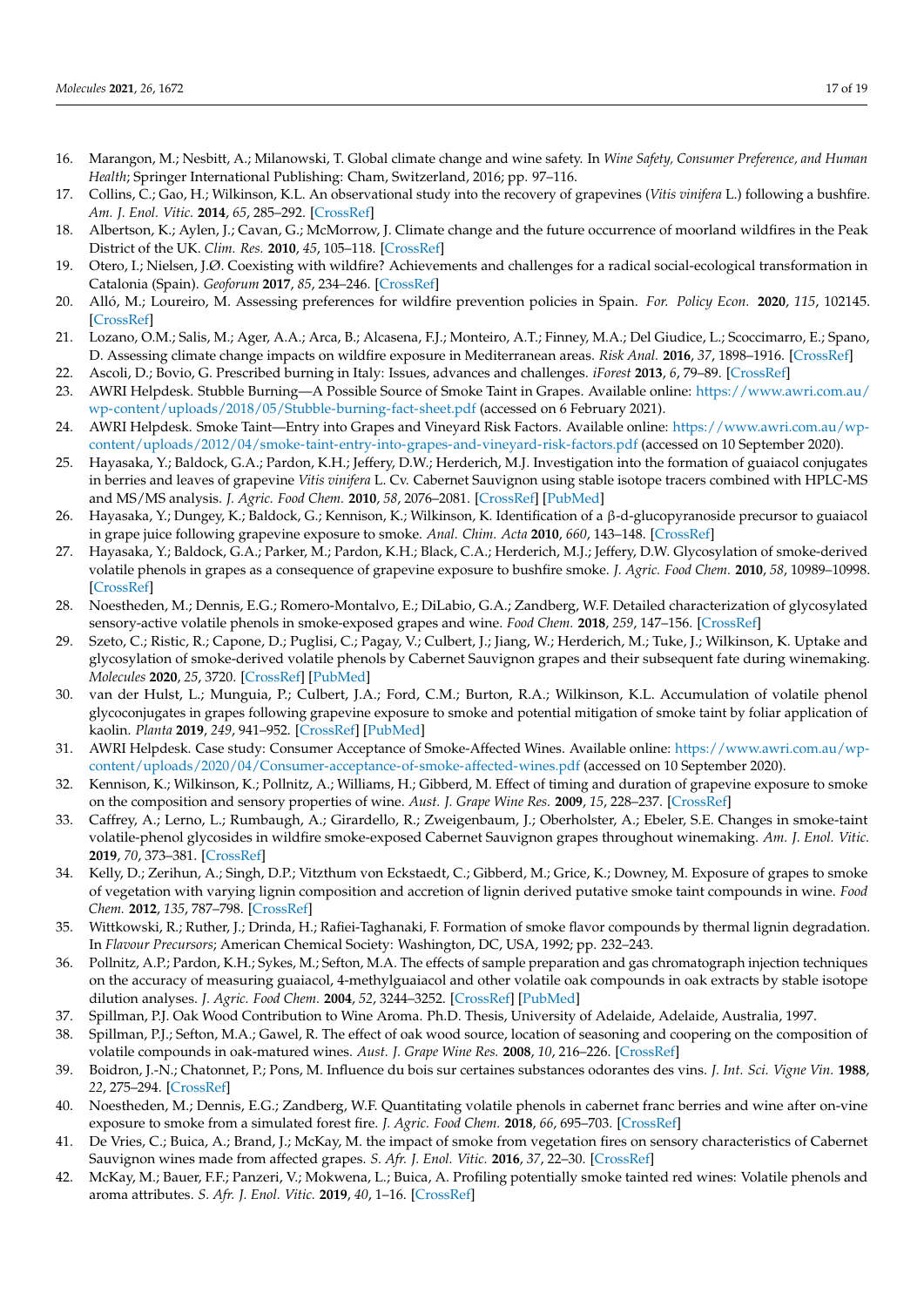- <span id="page-17-0"></span>43. Parker, M.; Osidacz, P.; Baldock, G.A.; Hayasaka, Y.; Black, C.A.; Pardon, K.H.; Jeffery, D.W.; Geue, J.P.; Herderich, M.J.; Francis, I.L. Contribution of several volatile phenols and their glycoconjugates to smoke-related sensory properties of red wine. *J. Agric. Food Chem.* **2012**, *60*, 2629–2637. [\[CrossRef\]](http://doi.org/10.1021/jf2040548)
- <span id="page-17-1"></span>44. Ristic, R.; Fudge, A.L.; Pinchbeck, K.A.; De Bei, R.; Fuentes, S.; Hayasaka, Y.; Tyerman, S.D.; Wilkinson, K.L. Impact of grapevine exposure to smoke on vine physiology and the composition and sensory properties of wine. *Theor. Exp. Plant Physiol.* **2016**, *28*, 67–83. [\[CrossRef\]](http://doi.org/10.1007/s40626-016-0054-x)
- <span id="page-17-2"></span>45. Mayr, C.M.; Parker, M.; Baldock, G.A.; Black, C.A.; Pardon, K.H.; Williamson, P.O.; Herderich, M.J.; Francis, I.L. Determination of the importance of in-mouth release of volatile phenol glycoconjugates to the flavor of smoke-tainted wines. *J. Agric. Food Chem.* **2014**, *62*, 2327–2336. [\[CrossRef\]](http://doi.org/10.1021/jf405327s)
- <span id="page-17-3"></span>46. Ristic, R.; Osidacz, P.; Pinchbeck, K.; Hayasaka, Y.; Fudge, A.; Wilkinson, K. The effect of winemaking techniques on the intensity of smoke taint in wine. *Aust. J. Grape Wine Res.* **2011**, *17*, S29–S40. [\[CrossRef\]](http://doi.org/10.1111/j.1755-0238.2011.00146.x)
- <span id="page-17-4"></span>47. Kennison, K.R.; Wilkinson, K.L.; Williams, H.G.; Smith, J.H.; Gibberd, M.R. Smoke-derived taint in wine: Effect of postharvest smoke exposure of grapes on the chemical composition and sensory characteristics of wine. *J. Agric. Food Chem.* **2007**, *55*, 10897–10901. [\[CrossRef\]](http://doi.org/10.1021/jf072509k) [\[PubMed\]](http://www.ncbi.nlm.nih.gov/pubmed/18052239)
- <span id="page-17-5"></span>48. Dungey, K.A.; Hayasaka, Y.; Wilkinson, K.L. Quantitative analysis of glycoconjugate precursors of guaiacol in smoke-affected grapes using liquid chromatography–tandem mass spectrometry based stable isotope dilution analysis. *Food Chem.* **2011**, *126*, 801–806. [\[CrossRef\]](http://doi.org/10.1016/j.foodchem.2010.11.094)
- <span id="page-17-6"></span>49. Hayasaka, Y.; Parker, M.; Baldock, G.A.; Pardon, K.H.; Black, C.A.; Jeffery, D.W.; Herderich, M.J. Assessing the impact of smoke exposure in grapes: Development and validation of a HPLC-MS/MS method for the quantitative analysis of smoke-derived phenolic glycosides in grapes and wine. *J. Agric. Food Chem.* **2012**, *61*, 25–33. [\[CrossRef\]](http://doi.org/10.1021/jf305025j)
- <span id="page-17-7"></span>50. Fuentes, S.; Tongson, E.J.; De Bei, R.; Gonzalez Viejo, C.; Ristic, R.; Tyerman, S.; Wilkinson, K. Non-invasive tools to detect smoke contamination in grapevine canopies, berries and wine: A remote sensing and machine learning modeling approach. *Sensors* **2019**, *19*, 3335. [\[CrossRef\]](http://doi.org/10.3390/s19153335)
- <span id="page-17-8"></span>51. Singh, D.; Chong, H.; Pitt, K.; Cleary, M.; Dokoozlian, N.; O Downey, M. Guaiacol and 4-methylguaiacol accumulate in wines made from smoke-affected fruit because of hydrolysis of their conjugates. *Aust. J. Grape Wine Res.* **2011**, *17*, S13–S21. [\[CrossRef\]](http://doi.org/10.1111/j.1755-0238.2011.00128.x)
- <span id="page-17-9"></span>52. Ristic, R.; van der Hulst, L.; Capone, D.L.; Wilkinson, K.L. Impact of bottle aging on smoke-tainted wines from different grape cultivars. *J. Agric. Food Chem.* **2017**, *65*, 4146–4152. [\[CrossRef\]](http://doi.org/10.1021/acs.jafc.7b01233) [\[PubMed\]](http://www.ncbi.nlm.nih.gov/pubmed/28464603)
- <span id="page-17-10"></span>53. Wilkinson, K.; Ristic, R.; Pinchbeck, K.; Fudge, A.; Singh, D.; Pitt, K.; O Downey, M.; A Baldock, G.; Hayasaka, Y.; Parker, M.; et al. Comparison of methods for the analysis of smoke related phenols and their conjugates in grapes and wine. *Aust. J. Grape Wine Res.* **2011**, *17*, S22–S28. [\[CrossRef\]](http://doi.org/10.1111/j.1755-0238.2011.00147.x)
- <span id="page-17-11"></span>54. Wilkinson, K.L.; Ristic, R. Comparing the chemical and sensory consequences of grapevine smoke exposure in grapes and wine from different cultivars and different wine regions in Australia. In Proceedings of the 13th International Terroir Congress, Adelaide, Australia, 17–18 November 2020.
- <span id="page-17-12"></span>55. Høj, P.; Pretorius, I.; Blair, R. (Eds.) *49th Annual Report*; The Australian Wine Research Institute: Adelaide, Australia, 2003.
- <span id="page-17-13"></span>56. Ristic, R.; Pinchbeck, K.A.; Fudge, A.; Hayasaka, Y.; Wilkinson, K. Effect of leaf removal and grapevine smoke exposure on colour, chemical composition and sensory properties of Chardonnay wines. *Aust. J. Grape Wine Res.* **2013**, *19*, 230–237. [\[CrossRef\]](http://doi.org/10.1111/ajgw.12017)
- <span id="page-17-14"></span>57. Favell, J.W.; Noestheden, M.; Lyons, S.-M.; Zandberg, W.F. Development and evaluation of a vineyard-based strategy to mitigate smoke-taint in wine grapes. *J. Agric. Food Chem.* **2019**, *67*, 14137–14142. [\[CrossRef\]](http://doi.org/10.1021/acs.jafc.9b05859) [\[PubMed\]](http://www.ncbi.nlm.nih.gov/pubmed/31802665)
- <span id="page-17-20"></span>58. Krstic, M.; Johnson, D.; Herderich, M. Review of smoke taint in wine: Smoke-derived volatile phenols and their glycosidic metabolites in grapes and vines as biomarkers for smoke exposure and their role in the sensory perception of smoke taint. *Aust. J. Grape Wine Res.* **2015**, *21*, 537–553. [\[CrossRef\]](http://doi.org/10.1111/ajgw.12183)
- <span id="page-17-15"></span>59. AWRI Helpdesk. Smoke Taint—Practical Management Options for Grapegrowers and Winemakers. Available online: [https:](https://www.awri.com.au/wp-content/uploads/2012/04/smoke-taint-practical-management-options.pdf) [//www.awri.com.au/wp-content/uploads/2012/04/smoke-taint-practical-management-options.pdf](https://www.awri.com.au/wp-content/uploads/2012/04/smoke-taint-practical-management-options.pdf) (accessed on 10 September 2020).
- <span id="page-17-16"></span>60. Rogiers, S.; Fahey, D.; Holzapfel, B. Mitigating sunburn, dehydration and smoke taint in the vineyard: Is there a role for sunscreens, antitranspirants and film forming barriers? *Acta Hortic.* **2020**, *1274*, 71–78. [\[CrossRef\]](http://doi.org/10.17660/ActaHortic.2020.1274.8)
- <span id="page-17-17"></span>61. Antolini, A.; Forniti, R.; Modesti, M.; Bellincontro, A.; Catelli, C.; Mencarelli, F. First application of ozone postharvest fumigation to remove smoke taint from grapes. *Ozone: Sci. Eng.* **2020**, 1–9. [\[CrossRef\]](http://doi.org/10.1080/01919512.2020.1796583)
- <span id="page-17-18"></span>62. Fudge, A.; Ristic, R.; Wollan, D.; Wilkinson, K. Amelioration of smoke taint in wine by reverse osmosis and solid phase adsorption. *Aust. J. Grape Wine Res.* **2011**, *17*, S41–S48. [\[CrossRef\]](http://doi.org/10.1111/j.1755-0238.2011.00148.x)
- <span id="page-17-19"></span>63. Fudge, A.; Schiettecatte, M.; Wilkinson, K.; Ristic, R.; Hayasaka, Y. Amelioration of smoke taint in wine by treatment with commercial fining agents. *Aust. J. Grape Wine Res.* **2012**, *18*, 302–307. [\[CrossRef\]](http://doi.org/10.1111/j.1755-0238.2012.00200.x)
- <span id="page-17-21"></span>64. AWRI Helpdesk. Treating Smoke-Affected Juice or Wine with Activated Carbon. Available online: [https://www.awri.com.au/](https://www.awri.com.au/wp-content/uploads/2021/02/Treating-smoke-affected-grape-juice-with-activated-carbon.pdf) [wp-content/uploads/2021/02/Treating-smoke-affected-grape-juice-with-activated-carbon.pdf](https://www.awri.com.au/wp-content/uploads/2021/02/Treating-smoke-affected-grape-juice-with-activated-carbon.pdf) (accessed on 4 November 2020).
- <span id="page-17-22"></span>65. Culbert, J.; Jiang, W.; Krstic, M.; Herderich, M. Mitigation of Climate Change Impacts on the National Wine Industry by Reduction in Losses from Controlled Burns and Wildfires and Improvement in Public Land Management. Available online: <https://www.wineaustralia.com/research/projects/mitigation-of-climate-change-impacts-on> (accessed on 20 December 2020).
- <span id="page-17-23"></span>66. Dang, C.; Jiranek, V.; Taylor, D.K.; Wilkinson, K.L. Removal of volatile phenols from wine using crosslinked cyclodextrin polymers. *Molecules* **2020**, *25*, 910. [\[CrossRef\]](http://doi.org/10.3390/molecules25040910) [\[PubMed\]](http://www.ncbi.nlm.nih.gov/pubmed/32085581)